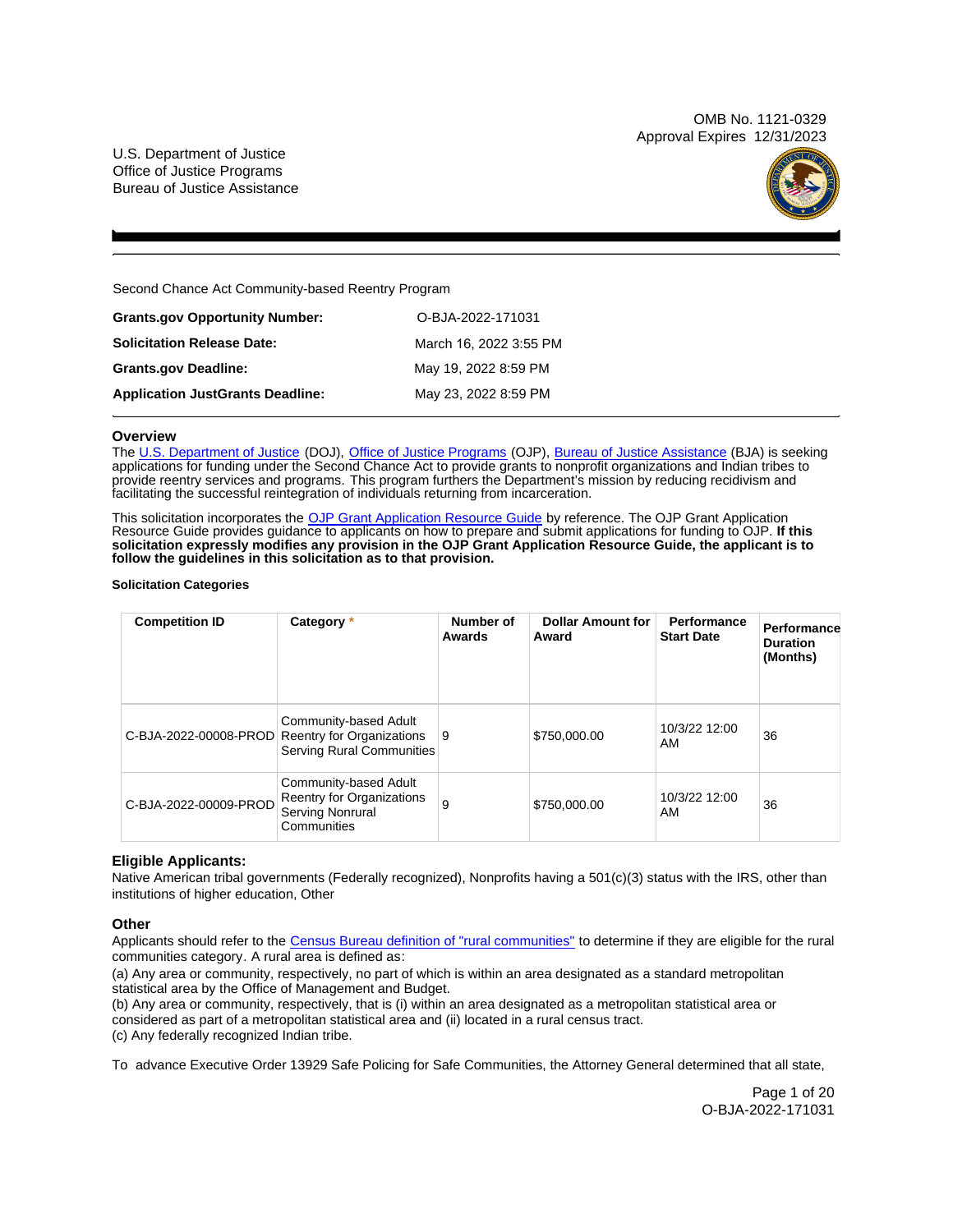<span id="page-1-0"></span>local, and university or college law enforcement agencies must be certified by an approved independent credentialing body or have started the certification process, to be eligible for FY 2022 DOJ discretionary grant funding. To become certified, the law enforcement agency must meet two mandatory conditions: (1) the agency's use-of-force policies adhere to all applicable federal, state, and local laws and (2) the agency's use-of-force policies prohibit chokeholds except in situations where use of deadly force is allowed by law. The certification requirement also applies to law enforcement agencies receiving DOJ discretionary grant funding through a subaward. For detailed information on this certification requirement, please visit [https://cops.usdoj.gov/SafePolicingEO](https://cops.usdoj.gov/SafePolicingEO%20) to access the Standards for Certification on Safe Policing for Safe Communities, the Implementation Fact Sheet, and the List of Designated Independent Credentialing Bodies.

All recipients and subrecipients (including any for-profit organization) must forgo any profit or management fee.

BJA may elect to fund applications submitted under this FY 2022 solicitation in future fiscal years, dependent on, among other considerations, the merit of the applications and on the availability of appropriations.

# **Contact Information**

For technical assistance with submitting the Application for Federal Assistance standard form (SF)**-**424 and a Disclosure of Lobbying Activities form (SF-LLL) in [Grants.gov](https://Grants.gov), contact the [Grants.gov](https://Grants.gov) Customer Support Hotline at 800-518-4726, 606-545-5035, [Grants.gov Customer Support,](https://www.grants.gov/web/grants/support.html) or [support@grants.gov.](mailto:support@grants.gov) The [Grants.gov](https://Grants.gov) Support Hotline operates 24 hours a day, 7 days a week, except on federal holidays.

For technical assistance with submitting the **full application** in DOJ's Justice Grants System (JustGrants), contact the JustGrants Service Desk at 833-872-5175 or [JustGrants.Support@usdoj.gov.](mailto:JustGrants.Support@usdoj.gov) The JustGrants Service Desk operates 5 a.m. to 9 p.m. eastern time Monday–Friday and 9 a.m. to 5 p.m. Saturday, Sunday, and federal holidays. For assistance with any other requirements of this solicitation, contact the OJP Response Center by telephone at 800-851-3420 or TTY: 301-240-6310 (hearing impaired only), or by email at [grants@ncjrs.gov.](mailto:grants@ncjrs.gov) The OJP Response Center hours of operation are 10:00 a.m. to 6:00 p.m., eastern time Monday–Friday, and 10:00 a.m. to 8:00 p.m. on the solicitation closing date.

# **Submission Information**

Applications will be submitted to DOJ in two steps:

**Step 1:** Applicants must submit by the [Grants.gov](https://Grants.gov) deadline the required Application for Federal Assistance standard form (SF)-424 and a Disclosure of Lobbying Activities (SF-LLL) form when they register in [Grants.gov](https://Grants.gov) at [https://www.grants.gov/web/grants/register.html.](https://www.grants.gov/web/grants/register.html) To register in [Grants.gov](https://Grants.gov), applicants will need to obtain a Data Universal Numbering System (DUNS) and System for Award Management (SAM) registration or renewal.

Beginning April 4, 2022, the federal government will cease using the Data Universal Numbering System (DUNS) number to uniquely identify entities. At that point, entities doing business with the federal government will use a Unique Entity Identifier (UEI) created in SAM.gov. If your entity is currently registered in SAM.gov, your UEI has already been assigned and is viewable in SAM.gov. This includes inactive registrations. For additional information, see the [Unique Entity Identifier](https://www.gsa.gov/about-us/organization/federal-acquisition-service/office-of-systems-management/integrated-award-environment-iae/iae-systems-information-kit/unique-entity-identifier-update)  [Update](https://www.gsa.gov/about-us/organization/federal-acquisition-service/office-of-systems-management/integrated-award-environment-iae/iae-systems-information-kit/unique-entity-identifier-update) and the [OJP Grant Application Resource Guide.](https://www.ojp.gov/funding/apply/ojp-grant-application-resource-guide#unique-entity)

**Step 2:** Applicants must then submit the **full application,** including attachments, in JustGrants at [JustGrants.usdoj.gov.](https://justicegrants.usdoj.gov/) To be considered timely, the full application must be submitted in JustGrants by the JustGrants application deadline. OJP encourages applicants to review the "How to Apply" section in the [OJP Grant Application Resource Guide](https://www.ojp.gov/funding/apply/ojp-grant-application-resource-guide#apply) and the [JustGrants website](https://justicegrants.usdoj.gov/news) for more information, resources, and training.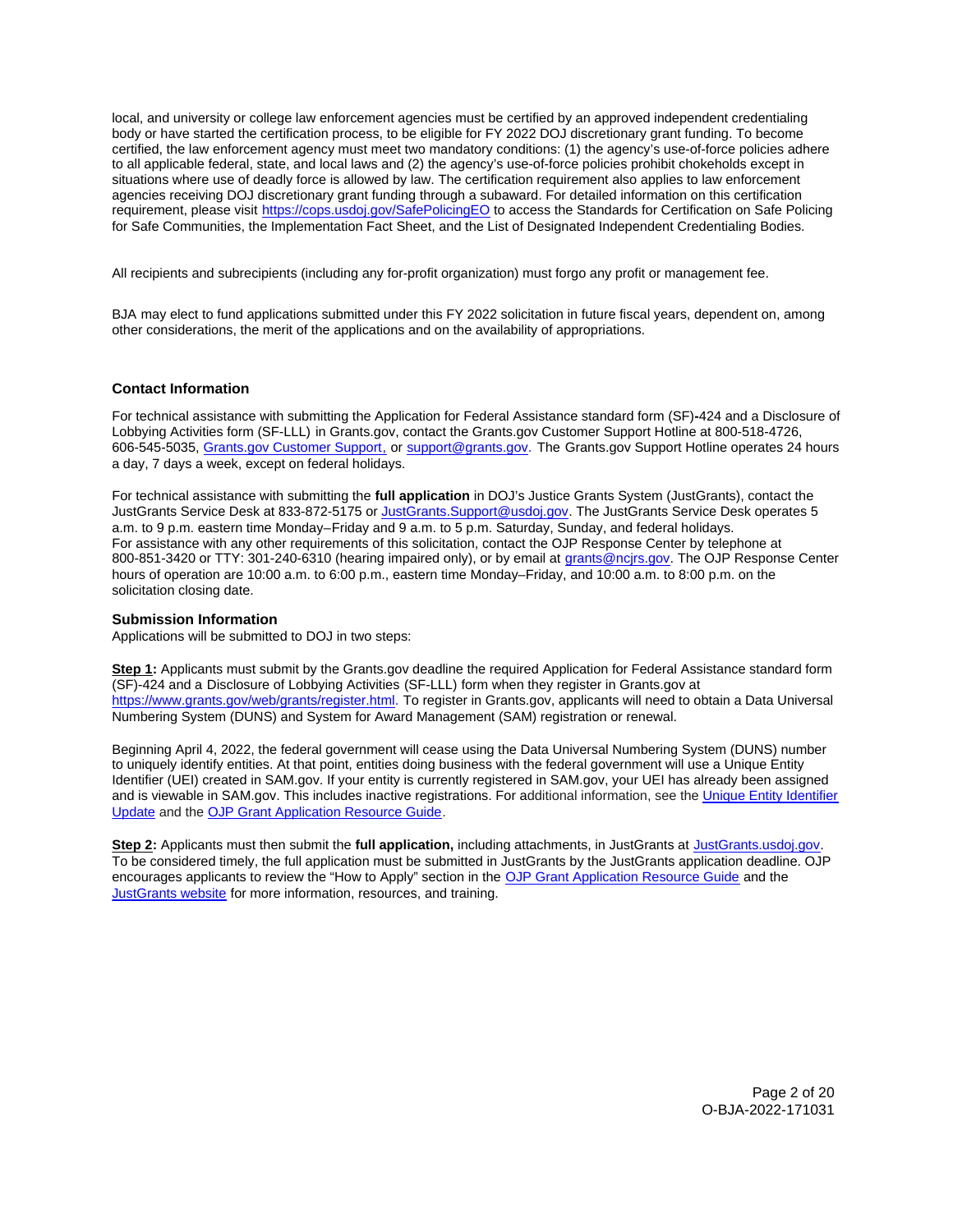# **Contents**

| 5<br>5<br>Overview<br>5<br><b>Statutory Authority</b><br>Specific Information<br>5<br>6<br>Goals, Objectives, Deliverables, and Timeline<br>Goals<br>6<br>Objectives<br>6<br>Evidence-Based Programs or Practices<br>6<br>Information Regarding Potential Evaluation of Programs and Activities<br>6<br><b>OJP Priority Areas</b><br>6<br>8<br>Awards, Amounts and Durations<br>8<br><b>Continuation Funding Intent</b><br>8<br>8<br>Availability of Funds<br>8<br><b>Types of Awards</b><br>8<br>Financial Management and System of Internal Controls<br>8<br><b>Budget Information</b><br>9<br>Unallowable Uses for Award Funds<br>9<br>Cost Sharing or Matching Requirement<br>9<br>Pre-agreement Costs (also known as Pre-award Costs)<br>Limitation on Use of Award Funds for Employee Compensation: Waiver<br>9<br>Prior Approval, Planning, and Reporting of Conference/Meeting/Training Costs<br>9<br>9<br>Costs Associated with Language Assistance (if applicable)<br>9<br>9<br>Information to Complete the Application for Federal Assistance (SF-424)<br>9<br>Standard Applicant Information (JustGrants 424 and General Agency Information)<br>10<br>Proposal Abstract<br>10<br><b>Proposal Narrative</b><br>10<br>Goals, Objectives, Deliverables, and Timeline<br>12<br><b>Budget and Associated Documentation</b><br>12<br>Budget Worksheet and Budget Narrative (Web-based Form)<br>12<br>Indirect Cost Rate Agreement (if applicable)<br>12<br>Financial Management Questionnaire (including applicant disclosure of high-risk status)<br>13<br>Disclosure of Process Related to Executive Compensation<br>13<br>13<br>Memoranda of Understanding (MOUs) and Other Supportive Documents<br>Correctional Partner Memorandum of Agreement<br>13<br><b>Additional Application Components</b><br>13<br><b>Tribal Authorizing Resolution</b><br>13<br><b>Timeline Form</b><br>13<br>Letters of Support<br>13<br>Research and Evaluation Independence and Integrity Statement<br>13 | <b>Program Description</b><br><b>Federal Award Information</b><br><b>Eligibility Information</b><br>Application and Submission Information<br>Applicant Documentation of Proposed Subrecipients<br><b>Disclosures and Assurances</b><br>Disclosure of Lobbying Activities | Contact Information                      | 2  |
|-------------------------------------------------------------------------------------------------------------------------------------------------------------------------------------------------------------------------------------------------------------------------------------------------------------------------------------------------------------------------------------------------------------------------------------------------------------------------------------------------------------------------------------------------------------------------------------------------------------------------------------------------------------------------------------------------------------------------------------------------------------------------------------------------------------------------------------------------------------------------------------------------------------------------------------------------------------------------------------------------------------------------------------------------------------------------------------------------------------------------------------------------------------------------------------------------------------------------------------------------------------------------------------------------------------------------------------------------------------------------------------------------------------------------------------------------------------------------------------------------------------------------------------------------------------------------------------------------------------------------------------------------------------------------------------------------------------------------------------------------------------------------------------------------------------------------------------------------------------------------------------------------------------------------------------------------------------------------------------------------|---------------------------------------------------------------------------------------------------------------------------------------------------------------------------------------------------------------------------------------------------------------------------|------------------------------------------|----|
|                                                                                                                                                                                                                                                                                                                                                                                                                                                                                                                                                                                                                                                                                                                                                                                                                                                                                                                                                                                                                                                                                                                                                                                                                                                                                                                                                                                                                                                                                                                                                                                                                                                                                                                                                                                                                                                                                                                                                                                                 |                                                                                                                                                                                                                                                                           |                                          |    |
|                                                                                                                                                                                                                                                                                                                                                                                                                                                                                                                                                                                                                                                                                                                                                                                                                                                                                                                                                                                                                                                                                                                                                                                                                                                                                                                                                                                                                                                                                                                                                                                                                                                                                                                                                                                                                                                                                                                                                                                                 |                                                                                                                                                                                                                                                                           |                                          |    |
|                                                                                                                                                                                                                                                                                                                                                                                                                                                                                                                                                                                                                                                                                                                                                                                                                                                                                                                                                                                                                                                                                                                                                                                                                                                                                                                                                                                                                                                                                                                                                                                                                                                                                                                                                                                                                                                                                                                                                                                                 |                                                                                                                                                                                                                                                                           |                                          |    |
|                                                                                                                                                                                                                                                                                                                                                                                                                                                                                                                                                                                                                                                                                                                                                                                                                                                                                                                                                                                                                                                                                                                                                                                                                                                                                                                                                                                                                                                                                                                                                                                                                                                                                                                                                                                                                                                                                                                                                                                                 |                                                                                                                                                                                                                                                                           |                                          |    |
|                                                                                                                                                                                                                                                                                                                                                                                                                                                                                                                                                                                                                                                                                                                                                                                                                                                                                                                                                                                                                                                                                                                                                                                                                                                                                                                                                                                                                                                                                                                                                                                                                                                                                                                                                                                                                                                                                                                                                                                                 |                                                                                                                                                                                                                                                                           |                                          |    |
|                                                                                                                                                                                                                                                                                                                                                                                                                                                                                                                                                                                                                                                                                                                                                                                                                                                                                                                                                                                                                                                                                                                                                                                                                                                                                                                                                                                                                                                                                                                                                                                                                                                                                                                                                                                                                                                                                                                                                                                                 |                                                                                                                                                                                                                                                                           |                                          |    |
|                                                                                                                                                                                                                                                                                                                                                                                                                                                                                                                                                                                                                                                                                                                                                                                                                                                                                                                                                                                                                                                                                                                                                                                                                                                                                                                                                                                                                                                                                                                                                                                                                                                                                                                                                                                                                                                                                                                                                                                                 |                                                                                                                                                                                                                                                                           |                                          |    |
|                                                                                                                                                                                                                                                                                                                                                                                                                                                                                                                                                                                                                                                                                                                                                                                                                                                                                                                                                                                                                                                                                                                                                                                                                                                                                                                                                                                                                                                                                                                                                                                                                                                                                                                                                                                                                                                                                                                                                                                                 |                                                                                                                                                                                                                                                                           |                                          |    |
|                                                                                                                                                                                                                                                                                                                                                                                                                                                                                                                                                                                                                                                                                                                                                                                                                                                                                                                                                                                                                                                                                                                                                                                                                                                                                                                                                                                                                                                                                                                                                                                                                                                                                                                                                                                                                                                                                                                                                                                                 |                                                                                                                                                                                                                                                                           |                                          |    |
|                                                                                                                                                                                                                                                                                                                                                                                                                                                                                                                                                                                                                                                                                                                                                                                                                                                                                                                                                                                                                                                                                                                                                                                                                                                                                                                                                                                                                                                                                                                                                                                                                                                                                                                                                                                                                                                                                                                                                                                                 |                                                                                                                                                                                                                                                                           |                                          |    |
|                                                                                                                                                                                                                                                                                                                                                                                                                                                                                                                                                                                                                                                                                                                                                                                                                                                                                                                                                                                                                                                                                                                                                                                                                                                                                                                                                                                                                                                                                                                                                                                                                                                                                                                                                                                                                                                                                                                                                                                                 |                                                                                                                                                                                                                                                                           |                                          |    |
|                                                                                                                                                                                                                                                                                                                                                                                                                                                                                                                                                                                                                                                                                                                                                                                                                                                                                                                                                                                                                                                                                                                                                                                                                                                                                                                                                                                                                                                                                                                                                                                                                                                                                                                                                                                                                                                                                                                                                                                                 |                                                                                                                                                                                                                                                                           |                                          |    |
|                                                                                                                                                                                                                                                                                                                                                                                                                                                                                                                                                                                                                                                                                                                                                                                                                                                                                                                                                                                                                                                                                                                                                                                                                                                                                                                                                                                                                                                                                                                                                                                                                                                                                                                                                                                                                                                                                                                                                                                                 |                                                                                                                                                                                                                                                                           |                                          |    |
|                                                                                                                                                                                                                                                                                                                                                                                                                                                                                                                                                                                                                                                                                                                                                                                                                                                                                                                                                                                                                                                                                                                                                                                                                                                                                                                                                                                                                                                                                                                                                                                                                                                                                                                                                                                                                                                                                                                                                                                                 |                                                                                                                                                                                                                                                                           |                                          |    |
|                                                                                                                                                                                                                                                                                                                                                                                                                                                                                                                                                                                                                                                                                                                                                                                                                                                                                                                                                                                                                                                                                                                                                                                                                                                                                                                                                                                                                                                                                                                                                                                                                                                                                                                                                                                                                                                                                                                                                                                                 |                                                                                                                                                                                                                                                                           |                                          |    |
|                                                                                                                                                                                                                                                                                                                                                                                                                                                                                                                                                                                                                                                                                                                                                                                                                                                                                                                                                                                                                                                                                                                                                                                                                                                                                                                                                                                                                                                                                                                                                                                                                                                                                                                                                                                                                                                                                                                                                                                                 |                                                                                                                                                                                                                                                                           |                                          |    |
|                                                                                                                                                                                                                                                                                                                                                                                                                                                                                                                                                                                                                                                                                                                                                                                                                                                                                                                                                                                                                                                                                                                                                                                                                                                                                                                                                                                                                                                                                                                                                                                                                                                                                                                                                                                                                                                                                                                                                                                                 |                                                                                                                                                                                                                                                                           |                                          |    |
|                                                                                                                                                                                                                                                                                                                                                                                                                                                                                                                                                                                                                                                                                                                                                                                                                                                                                                                                                                                                                                                                                                                                                                                                                                                                                                                                                                                                                                                                                                                                                                                                                                                                                                                                                                                                                                                                                                                                                                                                 |                                                                                                                                                                                                                                                                           |                                          |    |
|                                                                                                                                                                                                                                                                                                                                                                                                                                                                                                                                                                                                                                                                                                                                                                                                                                                                                                                                                                                                                                                                                                                                                                                                                                                                                                                                                                                                                                                                                                                                                                                                                                                                                                                                                                                                                                                                                                                                                                                                 |                                                                                                                                                                                                                                                                           |                                          |    |
|                                                                                                                                                                                                                                                                                                                                                                                                                                                                                                                                                                                                                                                                                                                                                                                                                                                                                                                                                                                                                                                                                                                                                                                                                                                                                                                                                                                                                                                                                                                                                                                                                                                                                                                                                                                                                                                                                                                                                                                                 |                                                                                                                                                                                                                                                                           |                                          |    |
|                                                                                                                                                                                                                                                                                                                                                                                                                                                                                                                                                                                                                                                                                                                                                                                                                                                                                                                                                                                                                                                                                                                                                                                                                                                                                                                                                                                                                                                                                                                                                                                                                                                                                                                                                                                                                                                                                                                                                                                                 |                                                                                                                                                                                                                                                                           |                                          |    |
|                                                                                                                                                                                                                                                                                                                                                                                                                                                                                                                                                                                                                                                                                                                                                                                                                                                                                                                                                                                                                                                                                                                                                                                                                                                                                                                                                                                                                                                                                                                                                                                                                                                                                                                                                                                                                                                                                                                                                                                                 |                                                                                                                                                                                                                                                                           |                                          |    |
|                                                                                                                                                                                                                                                                                                                                                                                                                                                                                                                                                                                                                                                                                                                                                                                                                                                                                                                                                                                                                                                                                                                                                                                                                                                                                                                                                                                                                                                                                                                                                                                                                                                                                                                                                                                                                                                                                                                                                                                                 |                                                                                                                                                                                                                                                                           |                                          |    |
|                                                                                                                                                                                                                                                                                                                                                                                                                                                                                                                                                                                                                                                                                                                                                                                                                                                                                                                                                                                                                                                                                                                                                                                                                                                                                                                                                                                                                                                                                                                                                                                                                                                                                                                                                                                                                                                                                                                                                                                                 |                                                                                                                                                                                                                                                                           |                                          |    |
|                                                                                                                                                                                                                                                                                                                                                                                                                                                                                                                                                                                                                                                                                                                                                                                                                                                                                                                                                                                                                                                                                                                                                                                                                                                                                                                                                                                                                                                                                                                                                                                                                                                                                                                                                                                                                                                                                                                                                                                                 |                                                                                                                                                                                                                                                                           |                                          |    |
|                                                                                                                                                                                                                                                                                                                                                                                                                                                                                                                                                                                                                                                                                                                                                                                                                                                                                                                                                                                                                                                                                                                                                                                                                                                                                                                                                                                                                                                                                                                                                                                                                                                                                                                                                                                                                                                                                                                                                                                                 |                                                                                                                                                                                                                                                                           |                                          |    |
|                                                                                                                                                                                                                                                                                                                                                                                                                                                                                                                                                                                                                                                                                                                                                                                                                                                                                                                                                                                                                                                                                                                                                                                                                                                                                                                                                                                                                                                                                                                                                                                                                                                                                                                                                                                                                                                                                                                                                                                                 |                                                                                                                                                                                                                                                                           |                                          |    |
|                                                                                                                                                                                                                                                                                                                                                                                                                                                                                                                                                                                                                                                                                                                                                                                                                                                                                                                                                                                                                                                                                                                                                                                                                                                                                                                                                                                                                                                                                                                                                                                                                                                                                                                                                                                                                                                                                                                                                                                                 |                                                                                                                                                                                                                                                                           |                                          |    |
|                                                                                                                                                                                                                                                                                                                                                                                                                                                                                                                                                                                                                                                                                                                                                                                                                                                                                                                                                                                                                                                                                                                                                                                                                                                                                                                                                                                                                                                                                                                                                                                                                                                                                                                                                                                                                                                                                                                                                                                                 |                                                                                                                                                                                                                                                                           |                                          |    |
|                                                                                                                                                                                                                                                                                                                                                                                                                                                                                                                                                                                                                                                                                                                                                                                                                                                                                                                                                                                                                                                                                                                                                                                                                                                                                                                                                                                                                                                                                                                                                                                                                                                                                                                                                                                                                                                                                                                                                                                                 |                                                                                                                                                                                                                                                                           |                                          |    |
|                                                                                                                                                                                                                                                                                                                                                                                                                                                                                                                                                                                                                                                                                                                                                                                                                                                                                                                                                                                                                                                                                                                                                                                                                                                                                                                                                                                                                                                                                                                                                                                                                                                                                                                                                                                                                                                                                                                                                                                                 |                                                                                                                                                                                                                                                                           |                                          |    |
|                                                                                                                                                                                                                                                                                                                                                                                                                                                                                                                                                                                                                                                                                                                                                                                                                                                                                                                                                                                                                                                                                                                                                                                                                                                                                                                                                                                                                                                                                                                                                                                                                                                                                                                                                                                                                                                                                                                                                                                                 |                                                                                                                                                                                                                                                                           |                                          |    |
|                                                                                                                                                                                                                                                                                                                                                                                                                                                                                                                                                                                                                                                                                                                                                                                                                                                                                                                                                                                                                                                                                                                                                                                                                                                                                                                                                                                                                                                                                                                                                                                                                                                                                                                                                                                                                                                                                                                                                                                                 |                                                                                                                                                                                                                                                                           |                                          |    |
|                                                                                                                                                                                                                                                                                                                                                                                                                                                                                                                                                                                                                                                                                                                                                                                                                                                                                                                                                                                                                                                                                                                                                                                                                                                                                                                                                                                                                                                                                                                                                                                                                                                                                                                                                                                                                                                                                                                                                                                                 |                                                                                                                                                                                                                                                                           |                                          |    |
|                                                                                                                                                                                                                                                                                                                                                                                                                                                                                                                                                                                                                                                                                                                                                                                                                                                                                                                                                                                                                                                                                                                                                                                                                                                                                                                                                                                                                                                                                                                                                                                                                                                                                                                                                                                                                                                                                                                                                                                                 |                                                                                                                                                                                                                                                                           |                                          |    |
|                                                                                                                                                                                                                                                                                                                                                                                                                                                                                                                                                                                                                                                                                                                                                                                                                                                                                                                                                                                                                                                                                                                                                                                                                                                                                                                                                                                                                                                                                                                                                                                                                                                                                                                                                                                                                                                                                                                                                                                                 |                                                                                                                                                                                                                                                                           |                                          |    |
|                                                                                                                                                                                                                                                                                                                                                                                                                                                                                                                                                                                                                                                                                                                                                                                                                                                                                                                                                                                                                                                                                                                                                                                                                                                                                                                                                                                                                                                                                                                                                                                                                                                                                                                                                                                                                                                                                                                                                                                                 |                                                                                                                                                                                                                                                                           |                                          |    |
|                                                                                                                                                                                                                                                                                                                                                                                                                                                                                                                                                                                                                                                                                                                                                                                                                                                                                                                                                                                                                                                                                                                                                                                                                                                                                                                                                                                                                                                                                                                                                                                                                                                                                                                                                                                                                                                                                                                                                                                                 |                                                                                                                                                                                                                                                                           |                                          |    |
|                                                                                                                                                                                                                                                                                                                                                                                                                                                                                                                                                                                                                                                                                                                                                                                                                                                                                                                                                                                                                                                                                                                                                                                                                                                                                                                                                                                                                                                                                                                                                                                                                                                                                                                                                                                                                                                                                                                                                                                                 |                                                                                                                                                                                                                                                                           |                                          |    |
|                                                                                                                                                                                                                                                                                                                                                                                                                                                                                                                                                                                                                                                                                                                                                                                                                                                                                                                                                                                                                                                                                                                                                                                                                                                                                                                                                                                                                                                                                                                                                                                                                                                                                                                                                                                                                                                                                                                                                                                                 |                                                                                                                                                                                                                                                                           |                                          |    |
|                                                                                                                                                                                                                                                                                                                                                                                                                                                                                                                                                                                                                                                                                                                                                                                                                                                                                                                                                                                                                                                                                                                                                                                                                                                                                                                                                                                                                                                                                                                                                                                                                                                                                                                                                                                                                                                                                                                                                                                                 |                                                                                                                                                                                                                                                                           |                                          |    |
|                                                                                                                                                                                                                                                                                                                                                                                                                                                                                                                                                                                                                                                                                                                                                                                                                                                                                                                                                                                                                                                                                                                                                                                                                                                                                                                                                                                                                                                                                                                                                                                                                                                                                                                                                                                                                                                                                                                                                                                                 |                                                                                                                                                                                                                                                                           |                                          |    |
|                                                                                                                                                                                                                                                                                                                                                                                                                                                                                                                                                                                                                                                                                                                                                                                                                                                                                                                                                                                                                                                                                                                                                                                                                                                                                                                                                                                                                                                                                                                                                                                                                                                                                                                                                                                                                                                                                                                                                                                                 |                                                                                                                                                                                                                                                                           |                                          | 13 |
| 14                                                                                                                                                                                                                                                                                                                                                                                                                                                                                                                                                                                                                                                                                                                                                                                                                                                                                                                                                                                                                                                                                                                                                                                                                                                                                                                                                                                                                                                                                                                                                                                                                                                                                                                                                                                                                                                                                                                                                                                              |                                                                                                                                                                                                                                                                           |                                          |    |
| 14                                                                                                                                                                                                                                                                                                                                                                                                                                                                                                                                                                                                                                                                                                                                                                                                                                                                                                                                                                                                                                                                                                                                                                                                                                                                                                                                                                                                                                                                                                                                                                                                                                                                                                                                                                                                                                                                                                                                                                                              |                                                                                                                                                                                                                                                                           |                                          |    |
|                                                                                                                                                                                                                                                                                                                                                                                                                                                                                                                                                                                                                                                                                                                                                                                                                                                                                                                                                                                                                                                                                                                                                                                                                                                                                                                                                                                                                                                                                                                                                                                                                                                                                                                                                                                                                                                                                                                                                                                                 |                                                                                                                                                                                                                                                                           | <b>DOJ Certified Standard Assurances</b> | 14 |

Page 3 of 20 O-BJA-2022-171031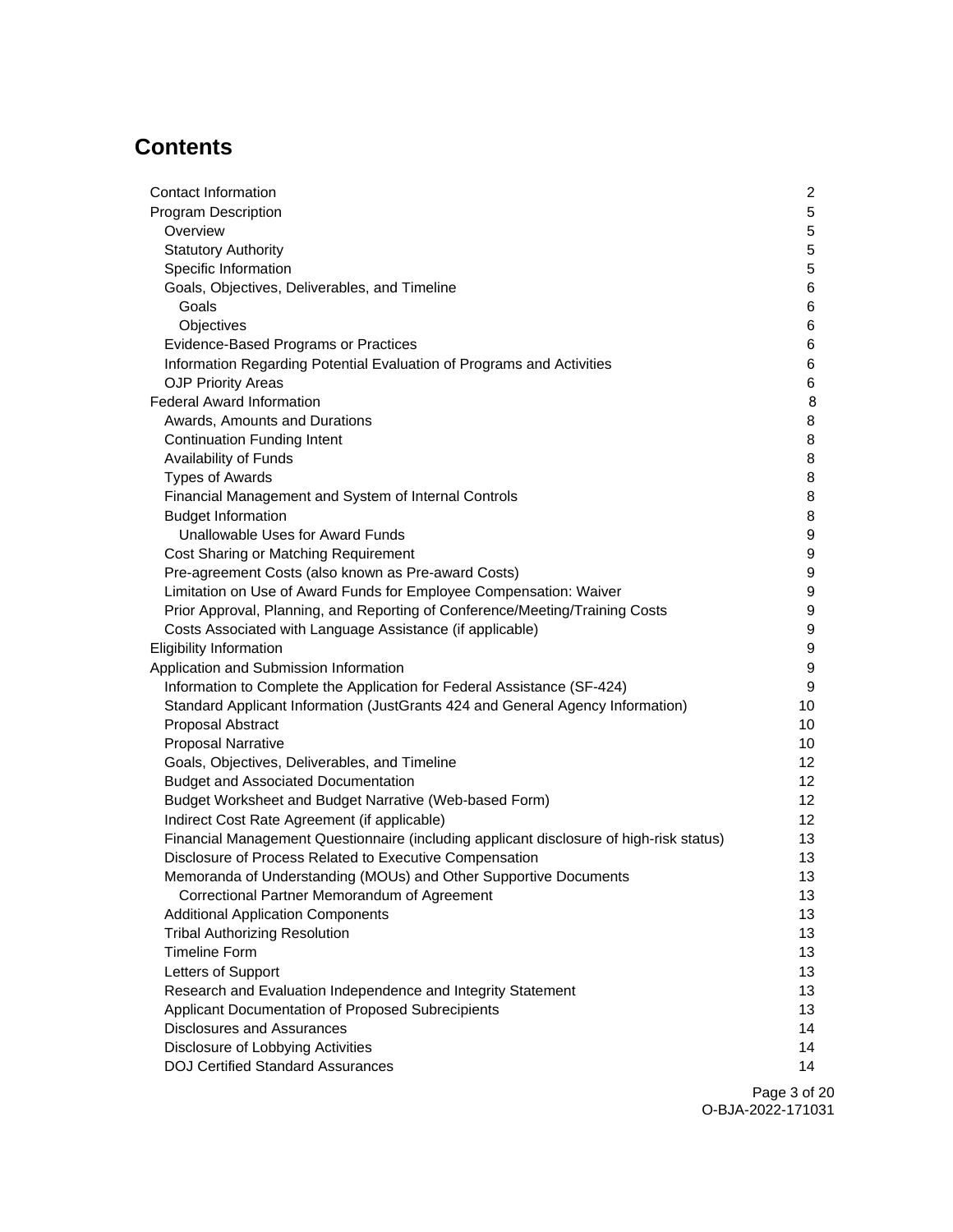| Applicant Disclosure of Duplication in Cost Items                                     | 14 |
|---------------------------------------------------------------------------------------|----|
| DOJ Certifications Regarding Lobbying; Debarment, Suspension and Other Responsibility |    |
| Matters; and Drug-Free Workplace Requirements                                         | 14 |
| Applicant Disclosure and Justification – DOJ High Risk Grantees (if applicable)       | 14 |
| How to Apply                                                                          | 14 |
| Submission Dates and Time                                                             | 14 |
| Application Review Information                                                        | 15 |
| <b>Review Criteria</b>                                                                | 15 |
| <b>Review Process</b>                                                                 | 16 |
| <b>Federal Award Administration Information</b>                                       | 16 |
| <b>Federal Award Notices</b>                                                          | 16 |
| Administrative, National Policy, and Other Legal Requirements                         | 16 |
| Information Technology (IT) Security Clauses                                          | 16 |
| General Information about Post-Federal Award Reporting Requirements                   | 16 |
| Federal Awarding Agency Contact(s)                                                    | 17 |
| Other Information                                                                     | 17 |
| Freedom of Information and Privacy Act (5 U.S.C. 552 and 5 U.S.C. 552a)               | 17 |
| Provide Feedback to OJP                                                               | 17 |
| <b>Application Checklist</b>                                                          | 17 |
| Appendix: Applicant Documentation of Proposed Subrecipients                           | 20 |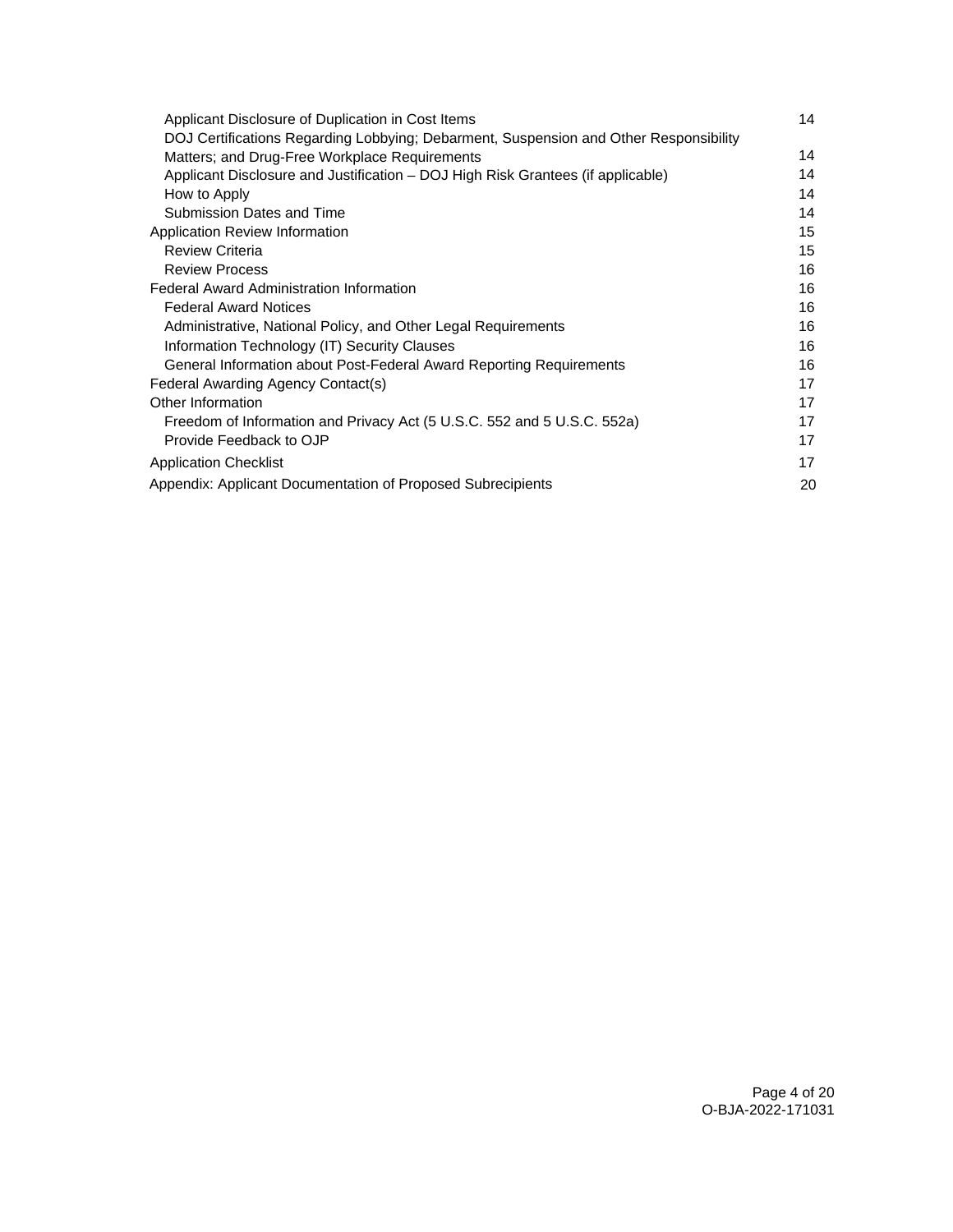# <span id="page-4-0"></span>**Program Description**

# **Overview**

OJP is committed to advancing work that promotes civil rights and racial equity, increases access to justice, supports crime victims and individuals impacted by the justice system, strengthens community safety and protects the public from crime and evolving threats, and builds trust between law enforcement and the community. The Second Chance Act (SCA) of 2007 (Pub. L. 110-199), reauthorized by the First Step Act of 2018, provides a comprehensive response to assist in the transition individuals make from prison, jail, or juvenile residential facilities to their communities so that the transition is more successful and promotes public safety.

SCA grant funding is designed to help communities develop and implement comprehensive and collaborative strategies that address the challenges posed by reentry and recidivism reduction. "Reentry" is not a specific program, but rather an ongoing process that starts from the moment an individual is initially incarcerated and continues throughout that individual's transition from incarceration and reintegration into the community.

This solicitation is part of the SCA suite of programs in FY 2022. This year a range of programs for states, local units of government, nonprofit organizations, and tribal governments are being competed, including:

- Community-based Reentry Program
- Improving Reentry Education and Employment Outcomes Program
- Improving Reentry Substance Use Disorder Treatment Outcomes Program
- Pay for Success
- Swift, Certain, and Fair Supervision and HOPE Institute
- Smart Reentry and Smart Supervision with Technical Assistance: New Tools to Facilitate Change

Not all entities are eligible for all programs. Applicants are encouraged to review each solicitation in its entirely to determine their eligibility and the goodness of fit for their proposal. Additional details on the SCA suite of programs can be found on the [DOJ Grants Program Plan.](https://www.justice.gov/dojgrantsprogramplan)

#### **Statutory Authority**

34 U.S.C. § 60531

### **Specific Information**

The SCA Community-based Reentry Program supports organizations and tribal governments providing comprehensive reentry services to individuals who have been incarcerated. Prior to release from incarceration, individuals will be screened, assessed, and identified for program participation. Following release from incarceration, participants will receive case management services and be connected to evidence-based programming designed to ensure that the transition from prison or jail to the community is safe and successful.

BJA is seeking applications to implement or expand reentry programs that demonstrate strong partnerships with corrections, parole, probation, other reentry service providers, and stakeholders. These partnerships should develop comprehensive case management plans that directly address criminogenic risk and needs, as determined by validated criminogenic risk assessments, and include delivery or facilitation of services.

Grants made under this program may be used for:

- 1. Mentoring adults during incarceration, through transition back to the community, and post-release.
- 2. Transitional services to assist in the reintegration of individuals who have been incarcerated back into the community, including:
	- Educational, literacy, and vocational services.
	- The Transitional Jobs Strategy: The Transitional Jobs Strategy includes employer and industry engagement integrated with best practices in reentry, innovative skill-building training, and approaches such as contextual learning and bridge programs.
	- Substance use disorder treatment and services.
	- Coordinated supervision and services for program participants, including physical health care, comprehensive housing, and mental health care.
	- Family services.

Page 5 of 20 O-BJA-2022-171031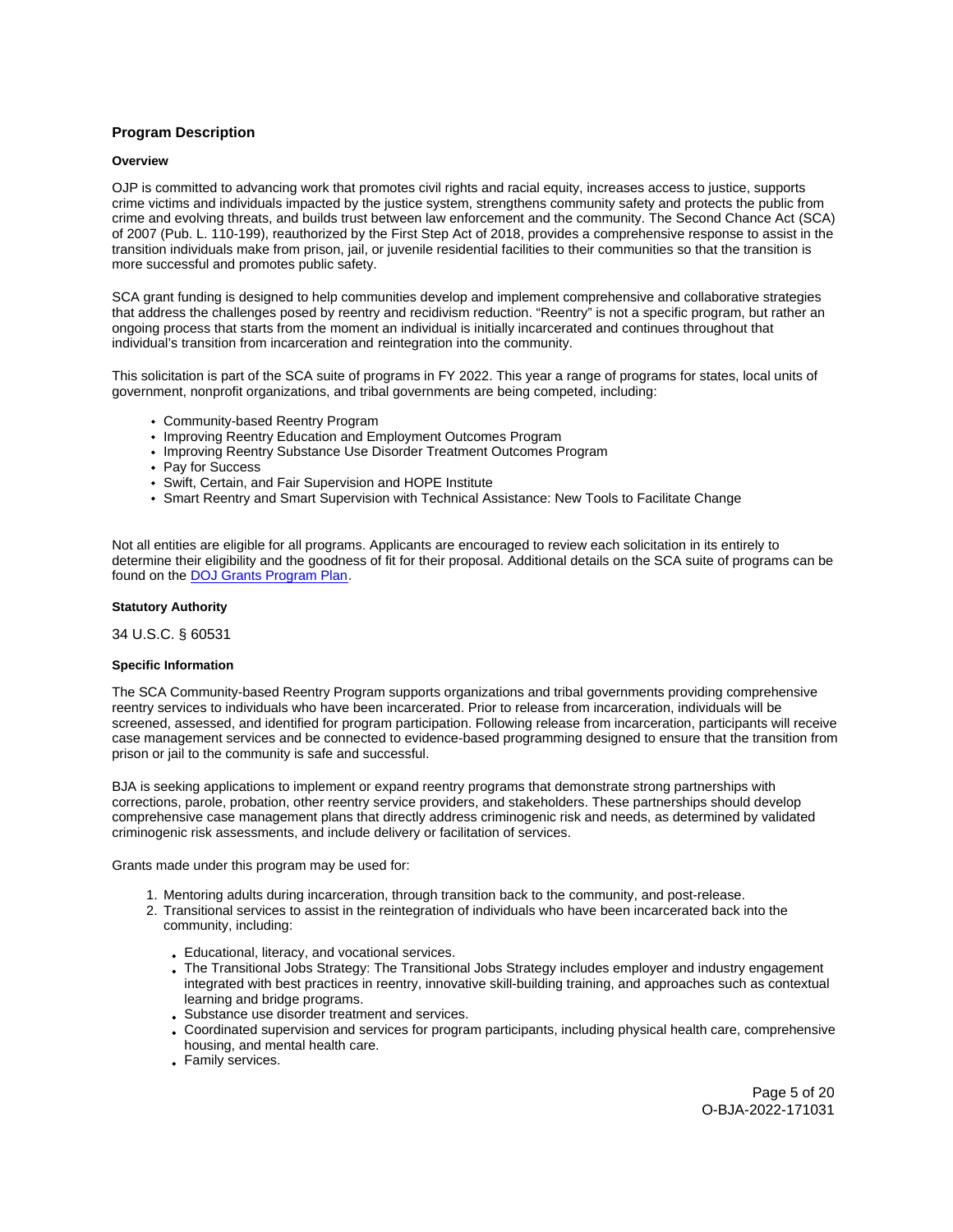- <span id="page-5-0"></span>Validated assessment tools to assess the risk factors of returning citizens.
- Assistance in securing safe and affordable housing.
- 3. Training regarding incarcerated individuals and victims' issues, which may include but are not limited to trainings that support staff in delivering interventions that have evidence of effectiveness, providing robust support services and documented referrals, and replicating promising models that integrate coordination and collaboration across systems.

# Prerelease Access

Participants are expected to be screened, assessed, and identified for program participation prerelease. During the postrelease phase of the reentry program, participants will receive case management services and be connected to evidencebased programming designed to assist in the transition from prison or jail to the community so that it is safe and successful. Where feasible, applicants should build prerelease access into the proposed programming plan, including case management services and evidence-based interventions.

#### **Goals, Objectives, Deliverables, and Timeline**

# **Goals**

Strengthen communities by improving outcomes for individuals who have been incarcerated and reducing recidivism.

# **Objectives**

- Develop comprehensive case management plans that directly address criminogenic risks and needs, as identified by validated criminogenic risk assessments, and deliver or facilitate services in a manner consistent with participants' learning styles and abilities.
- Demonstrate increased collaboration between community- and faith-based organizations and corrections, community supervision, law enforcement, and other local reentry stakeholders.

#### **Deliverables:**

- An action plan to be developed with input from BJA and the assigned technical assistance provider and submitted within 6 months of receiving final budget approval.
- A final report at the end of the project period.

The Goals, Objectives, and Deliverables are directly related to the performance measures that show the completed work's results, as discussed in the "Application and Submission Information" section.

#### **Evidence-Based Programs or Practices**

OJP strongly emphasizes the use of data and evidence in policymaking and program development in criminal justice, juvenile justice, and crime victim services. For additional information and resources on evidence-based programs or practices, see the [OJP Grant Application Resource Guide.](https://www.ojp.gov/funding/apply/ojp-grant-application-resource-guide#evidence-based)

#### **Information Regarding Potential Evaluation of Programs and Activities**

OJP may conduct or support an evaluation of the programs and activities funded under this solicitation. For additional information, see the [OJP Grant Application Resource Guide](https://www.ojp.gov/funding/apply/ojp-grant-application-resource-guide#potential-evaluation) section entitled "Information Regarding Potential Evaluation of Programs and Activities."

#### **OJP Priority Areas**

The Department of Justice is committed to advancing work that promotes civil rights and racial equity, increases access to justice, supports crime victims and individuals impacted by the justice system, strengthens community safety and protects the public from crime and evolving threats, and builds trust between law enforcement and the community.

Priority Considerations Supporting Executive Order 13985, Advancing Racial Equity and Support for Underserved Communities Through the Federal Government

> Page 6 of 20 O-BJA-2022-171031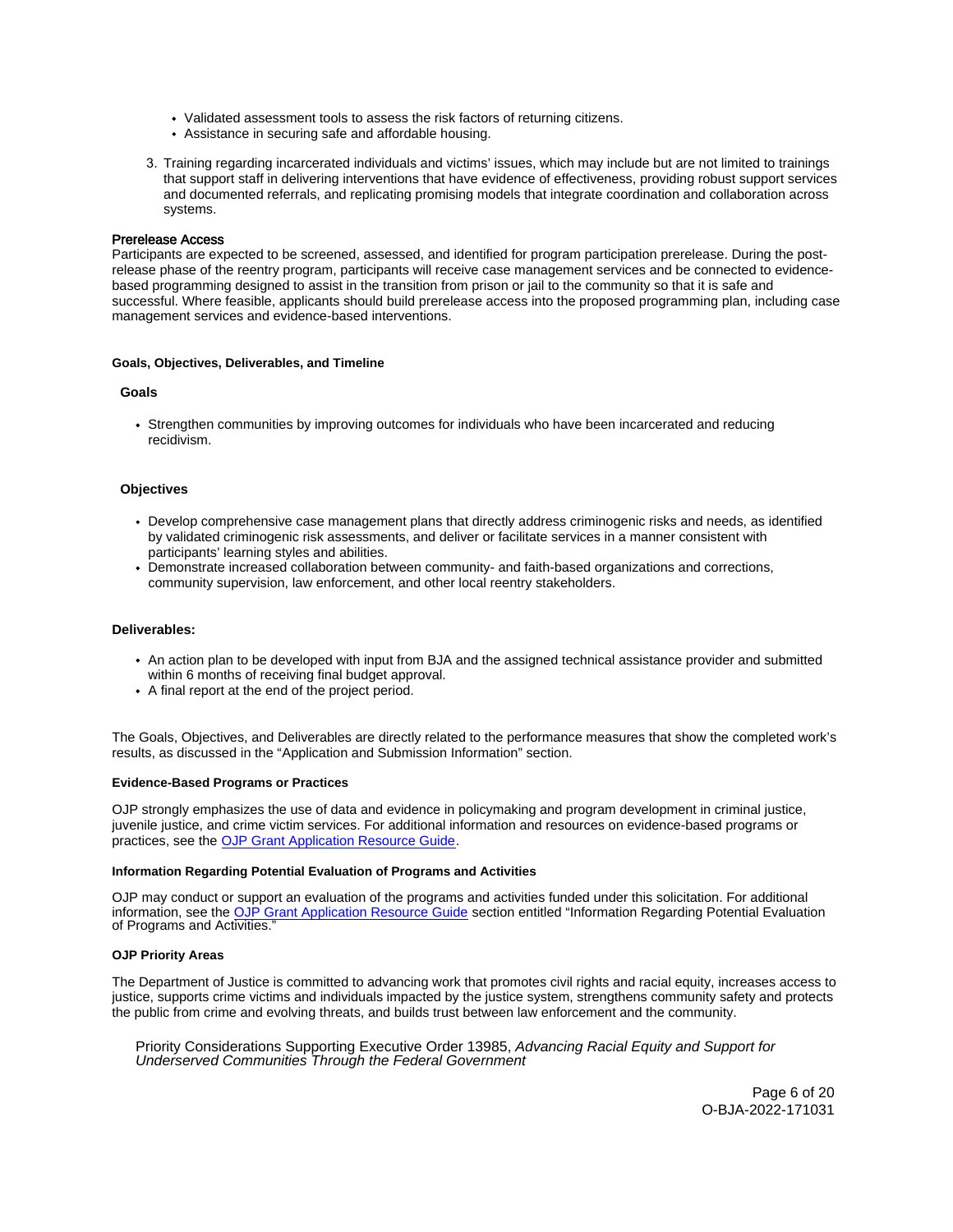<span id="page-6-0"></span>Consistent with this Executive Order, the term "underserved community" refers to a population sharing a particular characteristic, as well as a geographic community, that has been systematically denied a full opportunity to participate in aspects of economic, social, and civic life or whose members have been historically underserved, marginalized, and adversely affected by inequality. Such communities include, among others, Black people, Hispanics and Latino/a/e people, Native American and other Indigenous peoples of North America (including Alaska Natives, Eskimos, and Aleuts), Asian Americans, Native Hawaiians, and Pacific Islanders.

In support of Executive Order 13985, OJP will:

• Give priority consideration to applications that include project(s) that will promote racial equity and the removal of barriers to access and opportunity for communities that have been historically underserved, marginalized, and adversely affected by inequality, when making award decisions.

To receive this consideration, the applicant must describe how the proposed project(s) will address potential inequities and barriers to equal opportunity, and/or contribute to greater access to services for underserved and historically marginalized populations.

• Give priority consideration to applicants that can demonstrate that their capabilities and competencies for implementing their proposed project(s) are enhanced because the applicant (or at least one proposed subrecipient that will receive at least 30 percent of the requested award funding, as demonstrated in the Budget Worksheet and Budget Narrative) identifies as a culturally specific organization. To receive this additional priority consideration, applicants must describe how being a culturally specific organization (or funding the culturally specific subrecipient organization(s)) will enhance their ability to implement the proposed project(s) and should also specify which culturally specific populations are intended or expected to be served or to have their needs addressed under the proposed project(s).

Culturally specific organizations are defined for purposes of this solicitation as private nonprofit or tribal organizations whose primary purpose as a whole is to provide culturally specific services to, among others, Black people, Hispanics and Latino/a/e people, Native American and other Indigenous peoples of North America (including Alaska Natives, Eskimos, and Aleuts), Asian Americans, Native Hawaiians, and/or Pacific Islanders.

# Program-Specific Priority Considerations:

As articulated in the Second Chance Act, priority consideration will be given to applications that:

- Include a plan to implement activities that have been demonstrated effective in facilitating the successful reentry of individuals who have been incarcerated.
- Provide for an independent evaluation that includes, to the maximum extent feasible, random assignment of program participants to program delivery and control groups.
- To receive priority consideration under either area, applicants must specify, in the proposal narrative, how the applicant will address the priority.

Note: Addressing these priority areas is one of many factors that OJP considers in making funding decisions. Receiving priority consideration for one or more priority areas is not a guarantee of an award.

> Page 7 of 20 O-BJA-2022-171031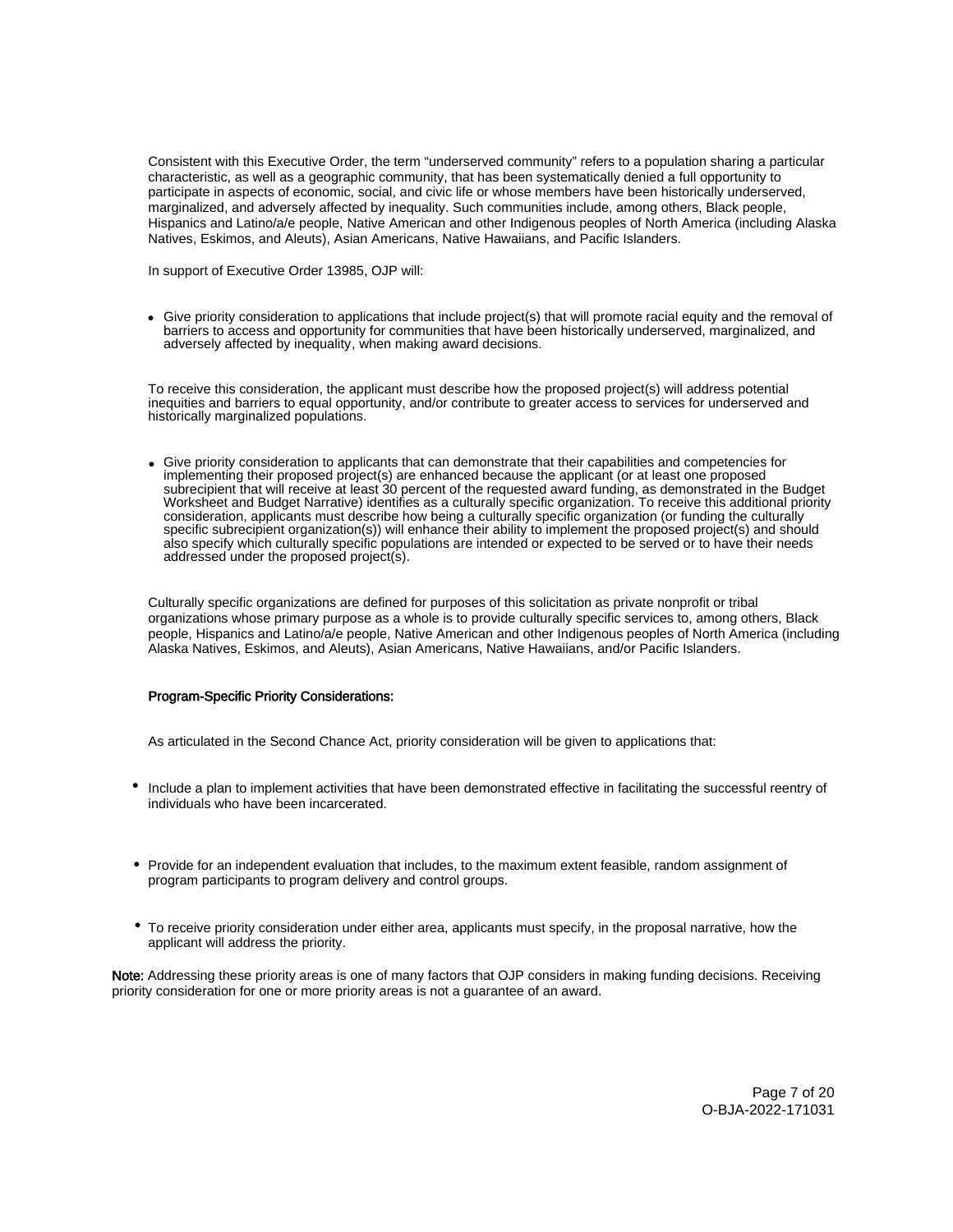# <span id="page-7-0"></span>**Federal Award Information**

| <b>Solicitation Categories</b><br><b>Competition ID</b> | Category *                                                                             | Number of<br>Awards | <b>Dollar Amount for</b><br>Award | Performance<br><b>Start Date</b> | Performance<br>Duration<br>(Months) |
|---------------------------------------------------------|----------------------------------------------------------------------------------------|---------------------|-----------------------------------|----------------------------------|-------------------------------------|
| C-BJA-2022-00008-PROD                                   | Community-based Adult<br>Reentry for Organizations<br><b>Serving Rural Communities</b> | 9                   | \$750,000.00                      | 10/3/22 12:00<br>AM              | 36                                  |
| C-BJA-2022-00009-PROD                                   | Community-based Adult<br>Reentry for Organizations<br>Serving Nonrural<br>Communities  | 9                   | \$750,000.00                      | 10/3/22 12:00<br>AM              | 36                                  |

# **Awards, Amounts and Durations**

**Period of Performance Duration (Months)**  36

**Period of Performance Start Date**  10/3/22 12:00 AM

**Anticipated Total Amount to be Awarded Under Solicitation**  \$13,500,000.00

# **Continuation Funding Intent**

BJA may, in certain cases, provide additional funding in future years to awards made under this solicitation through continuation awards. OJP will consider, among other factors, OJP's strategic priorities, a recipient's overall management of the award, and the award-funded work's progress, when making continuation award decisions.

#### **Availability of Funds**

This solicitation, and awards (if any are made) under this solicitation, are subject to the availability of appropriated funds and to any modifications or additional requirements that may be imposed by the agency or by law. In addition, nothing in this solicitation is intended to, and does not, create any right or benefit, substantive or procedural, enforceable at law or in equity by any party against the United States; its departments, agencies, or entities; its officers, employees, or agents; or any other person.

#### **Types of Awards**

BJA expects to make awards under this solicitation as grants. See the "Administrative, National Policy, and Other Legal Requirements" section of the [OJP Grant Application Resource Guide](https://www.ojp.gov/funding/apply/ojp-grant-application-resource-guide#administrative) for a brief discussion of important statutes, regulations, and award conditions that apply to many (or in some cases, all) OJP grants.

# **Financial Management and System of Internal Controls**

Award recipients and subrecipients (including recipients or subrecipients that are pass-through entities) must, as described in the Part 200 Uniform Requirements as set out at 2 C.F.R. 200.303, comply with standards for financial and program management. See [OJP Grant Application Resource Guide](https://www.ojp.gov/funding/apply/ojp-grant-application-resource-guide#fm-internal-controls) for additional information.

# **Budget Information**

Applicants can propose funding programs **up to** \$750,000. Applicants should budget funding to travel to a peer-learning event (such as a regional meeting). Estimate the costs of travel and accommodations for three staff members to attend one meeting per year in Washington, D.C. All expenses must be reasonable, allowable, and necessary to the project. The estimates must provide a breakdown of all costs and adhere to the federal per diem. All grantees will access up to \$200,000 until an action plan is approved by BJA during the first 6-month period after the final budget is approved.

> Page 8 of 20 O-BJA-2022-171031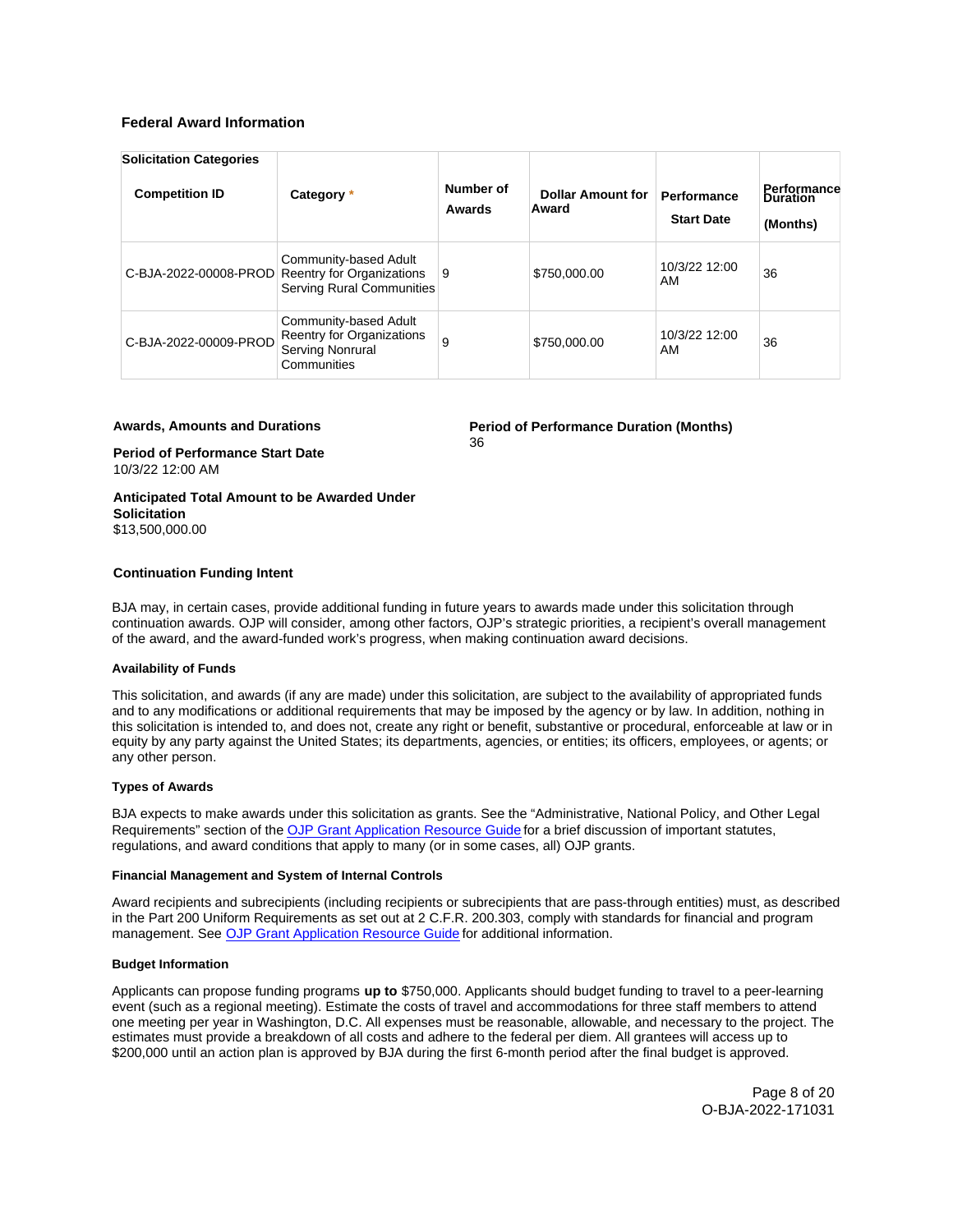# <span id="page-8-0"></span>**Unallowable Uses for Award Funds**

In addition to the unallowable costs identified in the [DOJ Grants Financial Guide,](https://ojp.gov/financialguide/DOJ/index.htm) award funds may not be used for the following:

- Prizes, rewards, entertainment, trinkets (or any type of monetary incentive)
- Client stipends
- Gift cards
- Vehicles
- Food and beverage

# **Unmanned Aircraft Systems**

The use of BJA grant funds for unmanned aircraft systems (UAS), including unmanned aircraft vehicles (UAV), and all accompanying accessories to support UAS or UAV, is unallowable.

# **Cost Sharing or Matching Requirement**

This solicitation does not require a match.

#### **Pre-agreement Costs (also known as Pre-award Costs)**

See the [OJP Grant Application Resource Guide](https://www.ojp.gov/funding/apply/ojp-grant-application-resource-guide#pre-agreement-costs) information on Pre-agreement Costs (also known as Pre-award Costs).

#### **Limitation on Use of Award Funds for Employee Compensation: Waiver**

See the [OJP Grant Application Resource Guide](https://www.ojp.gov/funding/apply/ojp-grant-application-resource-guide#limitation-use-award) information on Limitation on Use of Award Funds for Employee Compensation; Waiver.

# **Prior Approval, Planning, and Reporting of Conference/Meeting/Training Costs**

See the [OJP Grant Application Resource Guide](https://www.ojp.gov/funding/apply/ojp-grant-application-resource-guide#prior-approval) for information on Prior Approval, Planning, and Reporting of Conference/Meeting/Training Costs.

#### **Costs Associated with Language Assistance (if applicable)**

See the [OJP Grant Application Resource Guide](https://www.ojp.gov/funding/apply/ojp-grant-application-resource-guide#costs-associated) for information on Costs Associated with Language Assistance.

# **Eligibility Information**

For eligibility information, see the solicitation cover page.

For information on cost sharing or match requirements, see the "Federal Award Information" section.

# **Application and Submission Information**

The following application elements **must** be included in the application to meet the basic minimum requirements to advance to peer review and receive consideration for funding:

- Proposal Abstract,
- Proposal Narrative.
- Budget Worksheet and Budget Narrative (web-based form)
- Correctional partner memorandum of agreement or understanding

See the "Application Elements and Formatting Instructions" section of the [OJP Grant Application Resource Guide](https://www.ojp.gov/funding/apply/ojp-grant-application-resource-guide#application-elements) for information on what happens to an application that does not contain all the specified elements or that is nonresponsive to the scope of the solicitation.

# **Information to Complete the Application for Federal Assistance (SF-424)**

The SF-424 will be submitted in [Grants.gov](https://Grants.gov). The SF-424 is a required standard form used as a cover sheet for submission of pre-applications, applications, and related information. See the [OJP Grant Application Resource Guide](https://www.ojp.gov/funding/apply/ojp-grant-application-resource-guide#complete-application) for additional information on completing the SF-424.

> Page 9 of 20 O-BJA-2022-171031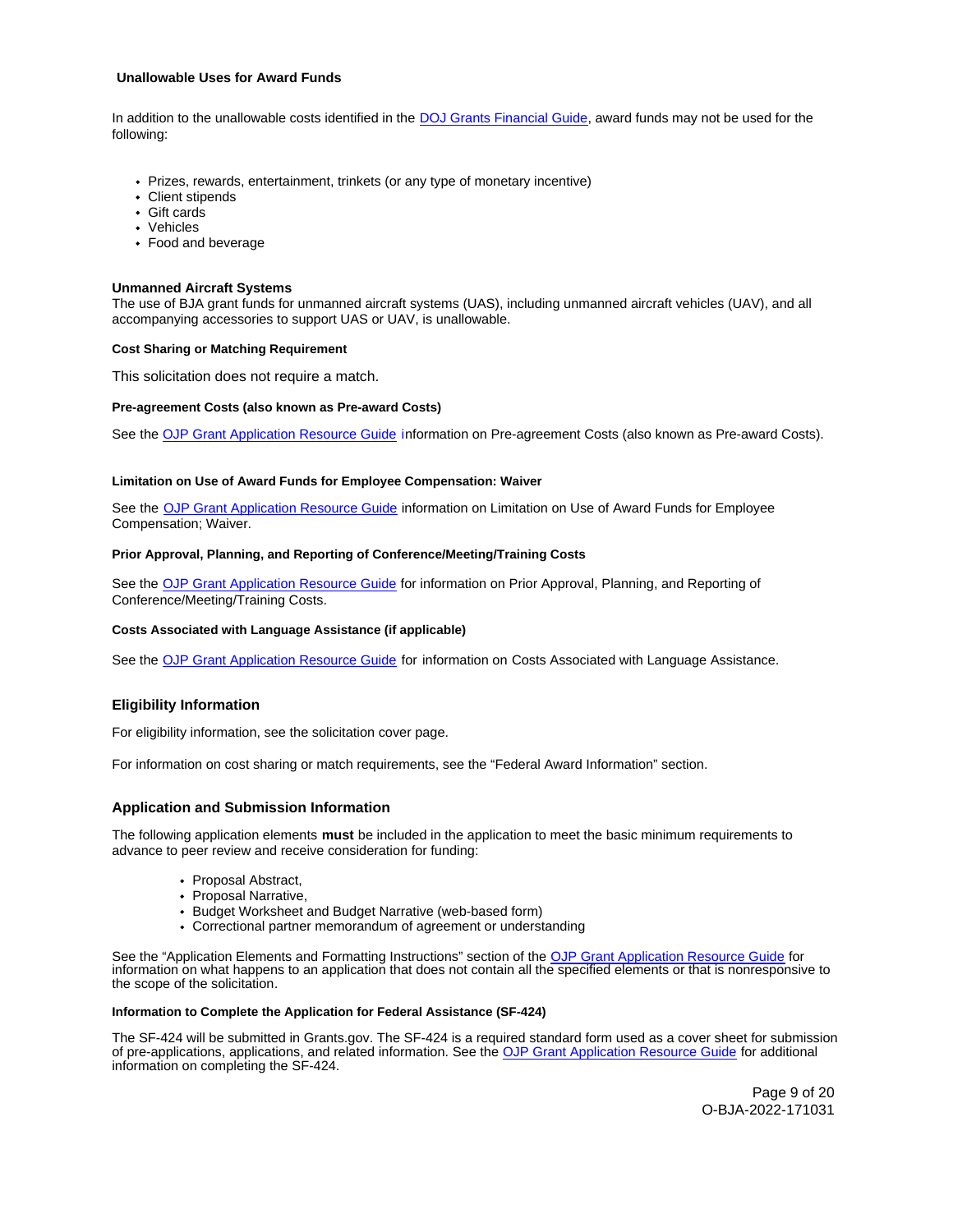<span id="page-9-0"></span>In Section F of the SF-424, please include the name and contact information of the individual who will complete application materials in JustGrants. JustGrants will use this information (email address) to assign the application to this user in JustGrants.

**Intergovernmental Review:** This solicitation ("funding opportunity") **is not** subject to [Executive Order 12372.](https://www.archives.gov/federal-register/codification/executive-order/12372.html) (In completing the SF-424, an applicant is to answer question 19 by selecting the response that the "Program is not covered by E.O. 12372.")

# **Standard Applicant Information (JustGrants 424 and General Agency Information)**

The "Standard Applicant Information" section of the JustGrants application is pre-populated with the SF-424 data submitted in [Grants.gov](https://Grants.gov). The applicant will need to review the Standard Applicant Information in JustGrants and make edits as needed. Within this section, the applicant will need to add zip codes for areas affected by the project, confirm its Authorized Representative, and verify and confirm the organization's unique entity identifier, legal name, and address.

# **Proposal Abstract**

A proposal abstract (no more than 400 words) summarizing the proposed project, including primary activities, products and deliverables, the service area, and who will benefit from the proposed project, will be completed in the JustGrants web-based form. Proposal abstracts should be:

- Written for a general public audience.
- Submitted as a separate attachment with "Proposal Abstract" as part of its file name.
- Single-spaced, using a standard 12-point Times New Roman font with 1-inch margins.

If the applicant is seeking priority consideration, applicant **must** provide the following information:

- Which priority consideration is being sought: 1(A), 1(B), or both.
- What page(s) in the proposal narrative provide documentation of the applicant's plan to respond to the priority consideration.
- For applicants seeking priority consideration 1(B), who is the proposed subawardee to receive the funding and the amount of funds proposed.

This abstract should be written in the third person and will be made publicly available on the OJP website if the project is awarded.

# **Proposal Narrative**

The proposal narrative should be submitted as an attachment in JustGrants. The attached document should be doublespaced, using a standard 12-point font; have no less than 1-inch margins; and should not exceed 20 pages. Pages should be numbered and submitted as an attachment. If the proposal narrative fails to comply with these length restrictions, BJA may consider such noncompliance in peer review and final award decision.

The following sections must be included as part of the proposal narrative:

# Description of the Issue

- Describe the problems that formerly incarcerated individuals in the target population face when returning to the community that the applicant proposes to serve. Indicate the jurisdiction or tribal community to be served.
- Summarize the basic components of the state, local, or tribal reentry efforts as currently practiced.
- Describe the existing continuum or menu of services (pre- and post-release) available to individuals in the target population.
- Clearly specify and describe the validated assessment tool or tools used by the correctional agency, the community corrections agency, and/or the applicant to determine the risk level and identify the criminogenic needs of the individuals to be referred to the program. Specify when assessment and reassessment take place and by which agencies.

Page 10 of 20 O-BJA-2022-171031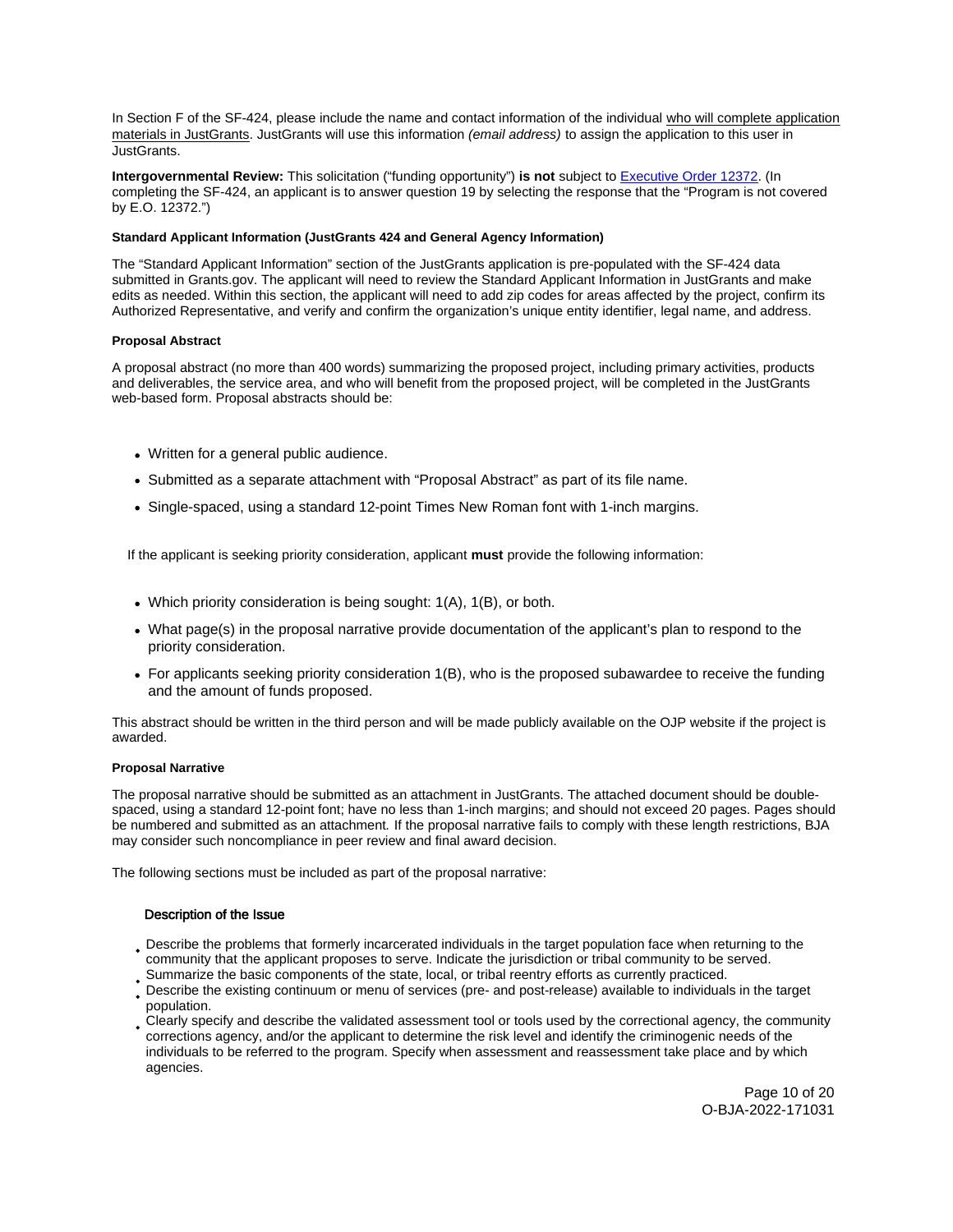- • **Project Design and Implementation** Describe in detail how either or both **program-specific priority considerations** —(2A) plan to implement activitiesthat have been demonstrated effective in facilitating the successful reentry of individuals who have been incarcerated, and (2B) conduct independent evaluation that includes, to the maximum extent feasible, random assignment of formerly incarcerated individuals to program delivery and control groups — have been met.
- Describe the plan to provide transitional reentry services to individuals returning from incarceration during the program period. Provide: •
	- Confirmation of MOUs/MOAs and description of partnerships with one or more correctional agencies.
	- The processes the applicant will use to identify and recruit potential participants and match services to their identified needs, including:
		- The prerelease (if applicable) and post-release services that will be available to assist in the reintegration of formerly incarcerated individuals, whether provided by the applicant or a partner organization, including how cognitive-based programming is or will be integrated.
		- The process for matching prerelease (if applicable) and post-release services based on risk and needs  $\blacksquare$ identified through the validated assessment.
	- Description of the target population, including eligibility requirements, the number proposed to be served, and justification and demonstration that this is an attainable number.
	- If applicable, description of the partnership with an evaluator. Identification, definition, and justification of baseline recidivism rate. Description of the plan to collect and share data and outcome measures.
	- Description of additional partnerships and plans for collaboration and regular communication.
- State the intended ratio between case managers and participants. Describe any training curriculum components and methods of delivery.
- If a program currently exists, describe the current costs and recidivism of participants. If no program currently exists, detail how the program plan will be based on research on recidivism reduction.
- Describe how the program proposed in this application will interface with the existing reentry process. For government agencies serving as the lead applicant, provide the baseline recidivism rate and the year it was conducted.

If the applicant is seeking priority consideration for Priority 1(A), it should address in this section how the proposed project (s) will promote racial equity and/or the removal of barriers to access and opportunity, and/or contribute to greater access to services, for communities that have been historically underserved, marginalized, and adversely affected by inequality.

# **Capabilities and Competencies**

Describe the organizational structure, capabilities, and competencies of the applicant and other key partners,

- including how the organization is positioned to provide transitional services throughout the entire reentry process from prerelease (if applicable) to post-release community support.
- Describe the management structure and staffing of the project, identifying the agency responsible for the program and the grant coordinator. BJA strongly encourages applicants to hire a full-time coordinator with a documented history of working with formerly incarcerated individuals. The management and organizational structure described should match the staff needs necessary to accomplish the tasks outlined in the program implementation plan.
- Discuss the history of collaboration with correctional agency partners. The extent to which the applicant is able to demonstrate a collaborative partnership with institutional and/or community corrections agencies, access to participants within facilities prior to release, and partnership with institutional and/or community corrections agencies to share data for performance measurement purposes will be key factors in assessing the strength of the application.

If the applicant is seeking priority consideration under Priority 1(B), it should describe within this section how being a culturally specific organization (or funding a culturally specific subrecipient organization at a minimum of 30 percent of the

> Page 11 of 20 O-BJA-2022-171031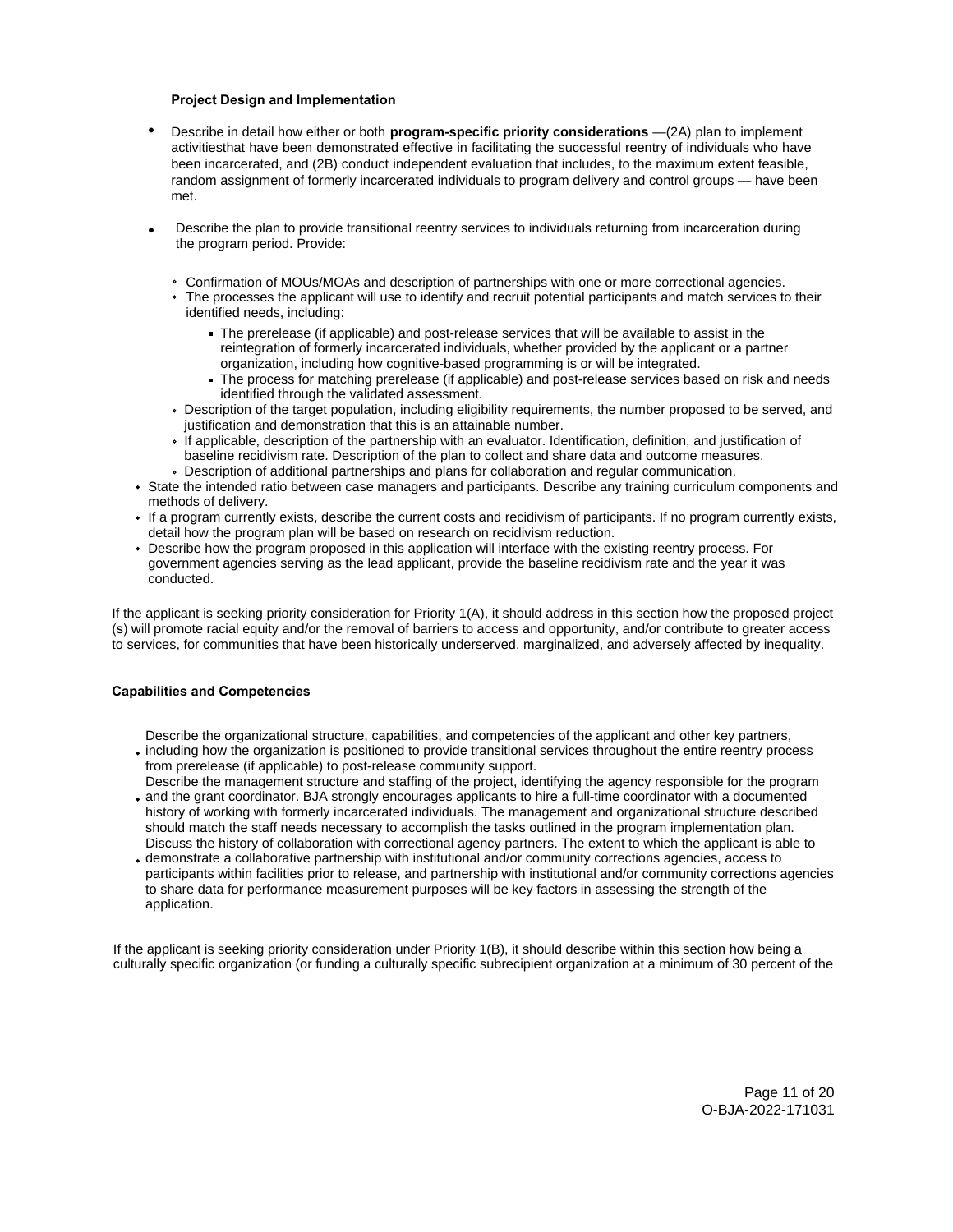<span id="page-11-0"></span>project budget) will enhance its ability to implement the proposed project(s) and should also specify which culturally specific populations are intended or expected to be served or have their needs addressed under the proposed project(s).

# Plan for Collecting the Data Required for this Solicitation's Performance Measures

Describe the plan to track program outcomes for at least 12 months following release of program participants from incarceration. The plan should include identification of objectives for program development, implementation, and

- outcomes. Describe how performance will be documented, monitored, and evaluated — identifying the impact of each strategy once implemented, as well as the data and information that will be collected and by whom.
- Describe the process for assessing the program's effectiveness through the collection and reporting of the required
- performance metrics data. Discuss how the program will be sustained after federal funding ends.

Note: Applicants are **not** required to submit performance data with the application. Rather, performance measure information is included as an alert that successful applicants will be required to submit performance data as part of each award's reporting requirements.

OJP will require each successful applicant to submit regular performance data that demonstrate the results of the work carried out under the award. The performance data directly relate to the goals, objectives, and deliverables identified in the "Goals, Objectives, and Deliverables" discussion. Applicants can visit OJP's performance measurement page at [www.ojp.gov/performance](https://www.ojp.gov/performance) for an overview of performance measurement activities at OJP.

A list of performance measure questions for this program can be found at <https://bja.ojp.gov/sites/g/files/xyckuh186/files/media/document/SCA-Community-Measures.pdf>

BJA will require award recipients to submit performance measure data and separately submit a semi-annual performance report in JustGrants. BJA will provide further guidance on the post-award submission process, if selected for award.

BJA will require award recipients to submit performance measure data and performance reports in JustGrants. BJA will provide further guidance on the post-award submission process, if selected for award.

# Note on Project Evaluations

An applicant that proposes to use award funds through this solicitation to conduct project evaluations must follow the guidance in the "Note on Project Evaluations" section in the [OJP Grant Application Resource Guide.](https://www.ojp.gov/funding/apply/ojp-grant-application-resource-guide#project-evaluations) 

#### **Goals, Objectives, Deliverables, and Timeline**

Applicants will submit the program's goals, objectives, deliverables, and timelines in the JustGrants Web-based form. See the [OJP Grant Application Resource Guide](https://www.ojp.gov/funding/apply/ojp-grant-application-resource-guide) for additional information.

#### **Budget and Associated Documentation**

# **Budget Worksheet and Budget Narrative (Web-based Form)**

The applicant will complete the JustGrants web-based budget form. See the [OJP Grant Application Resource Guide](https://ojp.gov/funding/Apply/Resources/Grant-App-Resource-Guide.htm) for additional information.

If the applicant is seeking priority consideration under Priority 1(B) based on the identification of at least one proposed subrecipient as a culturally specific organization, the proposed funding for the subrecipient in the web-based budget form **must be a minimum of 30 percent of award funding.** 

The budget narrative must also describe how the activities that will be funded with the (minimum) 30 percent of award funding provided to the subrecipient **specifically relate to the priority consideration requested under Priority 1(B)** and described in the Capabilities and Competencies section of the application.

### **Indirect Cost Rate Agreement (if applicable)**

Applicants will submit their indirect cost rate agreement by uploading the agreement as an attachment in JustGrants. See the [OJP Grant Application Resource Guide f](https://www.ojp.gov/funding/apply/ojp-grant-application-resource-guide#budget-prep)or additional information.

> Page 12 of 20 O-BJA-2022-171031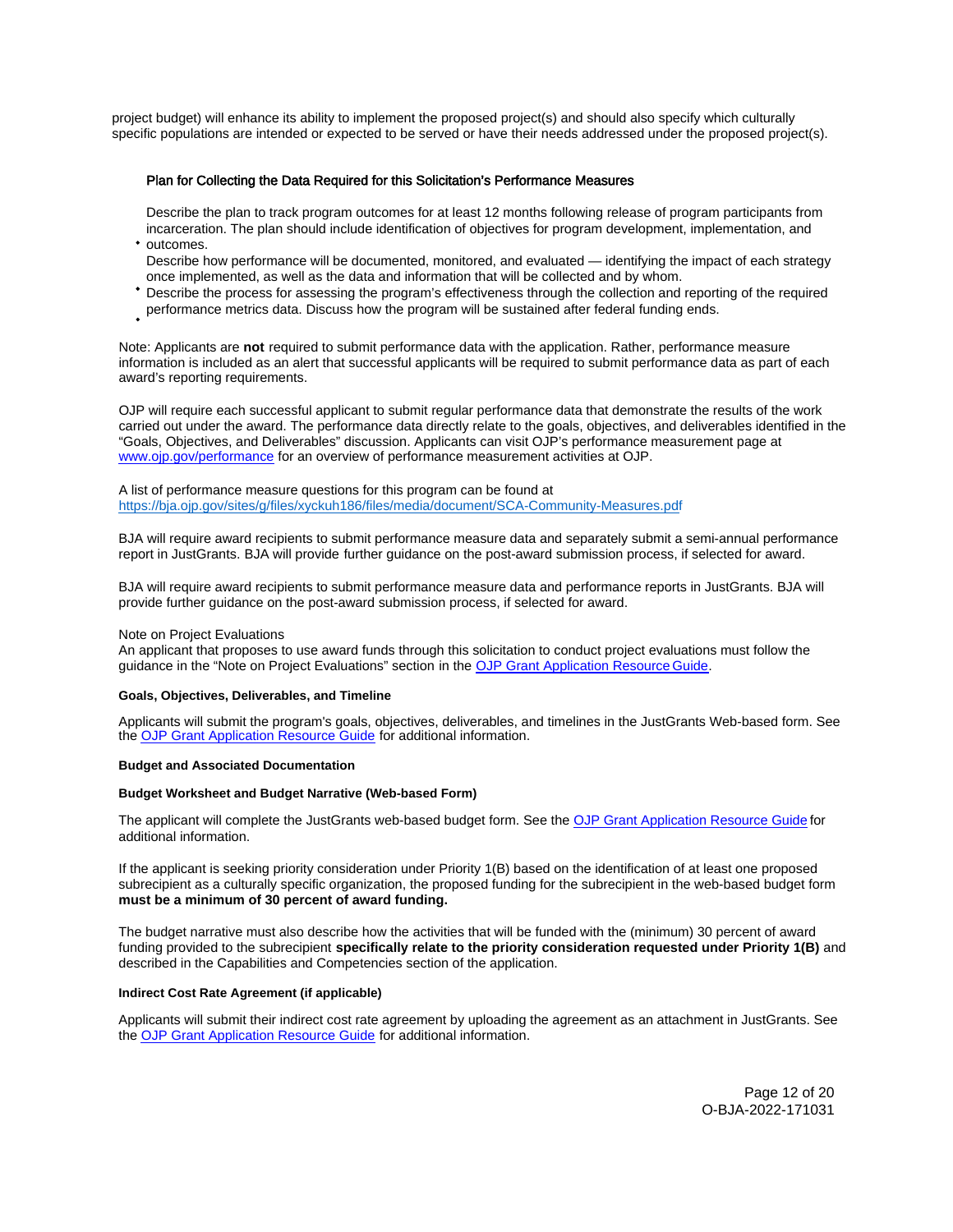# <span id="page-12-0"></span>**Financial Management Questionnaire (including applicant disclosure of high-risk status)**

The applicant will download the questionnaire, complete it, and submit it by uploading it as an attachment in JustGrants. See the [OJP Grant Application Resource Guide](https://www.ojp.gov/funding/apply/ojp-grant-application-resource-guide#fm-internal-controls-questionnaire) for additional information and the link to the questionnaire.

# **Disclosure of Process Related to Executive Compensation**

If applicable, the applicant will submit a description of the process used to determine executive compensation by uploading the document as an attachment in JustGrants. See the "Application Attachments" section of the [OJP Grant Application](https://www.ojp.gov/funding/apply/ojp-grant-application-resource-guide#disclosure-process-executive)  [Resource Guide](https://www.ojp.gov/funding/apply/ojp-grant-application-resource-guide#disclosure-process-executive) for information.

#### **Memoranda of Understanding (MOUs) and Other Supportive Documents**

#### **Correctional Partner Memorandum of Agreement**

Include as an attachment a memorandum of agreement or understanding (MOA or MOU) that clearly demonstrates an established collaborative relationship between the applicant and the correctional agencies that (1) oversee the specific facility or facilities from which the applicant proposes to recruit the target reentering population, and (2) oversee community corrections (probation and/or parole) for the target population. The MOAs/MOUs must include the following information:

- 1. The roles and responsibilities for staff from both agencies involved in the program.
- 2. Terms of access to the correctional facility or facilities for program staff. (If applicants are unable to conduct inreach into correctional facilities, the application should explain the reason(s) why such access is not practicable.)
- 3. Information on prerelease programming and interventions provided by the correctional agency to each participant.
- 4. The data elements and performance measures that the partnering agencies will provide or assist the grantee in obtaining — for the purpose of measuring the impact of grant activities.

# **Additional Application Components**

Applicants will attach the additional requested documentation in JustGrants.

#### **Tribal Authorizing Resolution**

If applicable, applicants will submit the Tribal Authorizing Resolution by uploading the resolution as an attachment in JustGrants. An application in response to this solicitation may require inclusion of information related to a tribal authorizing resolution as an attachment. See the [OJP Grant Application Resource Guide](https://www.ojp.gov/funding/apply/ojp-grant-application-resource-guide#tribal-authorizing-resolution) for information on tribal authorizing resolutions.

#### **Timeline Form**

Provide a timeline/program plan with each objective, activity, expected completion date, and responsible person or organization.

#### **Letters of Support**

Provide letters of support from key partners (other than correctional agency partners for which MOAs/MOUs are required) detailing the commitment to work with the applicant to promote the mission of the program.

#### **Research and Evaluation Independence and Integrity Statement**

If an application proposes research (including research and development) and/or evaluation, the applicant must demonstrate research/evaluation independence and integrity, including appropriate safeguards, before it may receive award funds. The applicant will submit documentation of its research and evaluation independence and integrity by uploading it as an attachment in JustGrants. For additional information, see the [OJP Grant Application Resource Guide.](https://www.ojp.gov/funding/apply/ojp-grant-application-resource-guide#research-evaluation)

#### **Applicant Documentation of Proposed Subrecipients**

Complete the table in Appendix A regarding proposed subrecipients of Second Chance Act funding.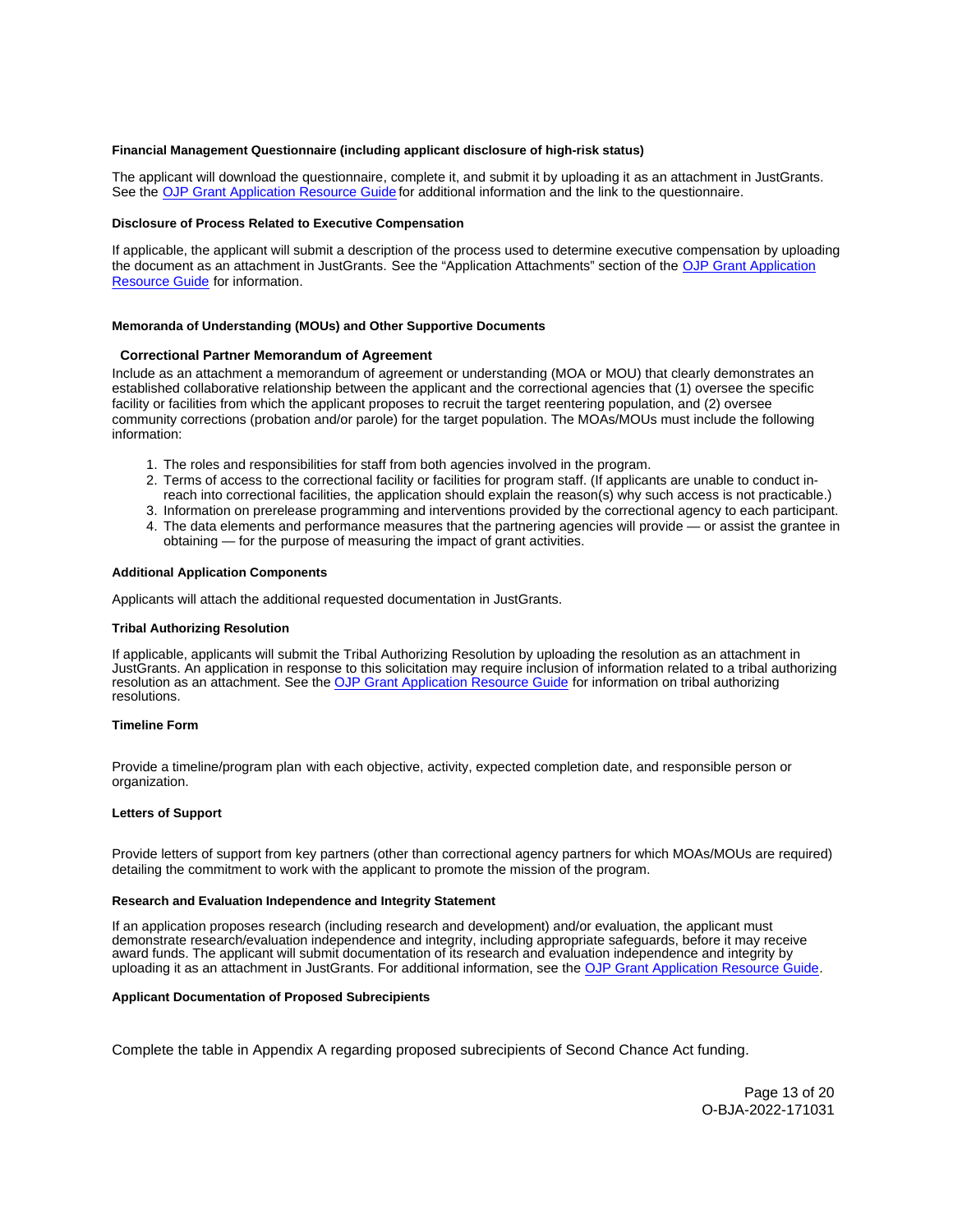# <span id="page-13-0"></span>**Disclosures and Assurances**

Applicants will complete the following disclosures and assurances.

#### **Disclosure of Lobbying Activities**

Applicants will complete and submit the SF-LLL in [Grants.gov](https://Grants.gov). See the [OJP Grant Application Resource Guide](https://www.ojp.gov/funding/apply/ojp-grant-application-resource-guide#apply) for additional information.

# **DOJ Certified Standard Assurances**

Review and accept the DOJ Certified Standard Assurances in JustGrants. See the [OJP Grant Application Resource Guide](https://www.ojp.gov/funding/apply/ojp-grant-application-resource-guide#administrative)  for additional information.

# **Applicant Disclosure of Duplication in Cost Items**

Applicants will complete the JustGrants web-based Applicant Disclosure of Duplication in Cost Items form. See the [OJP](https://www.ojp.gov/funding/apply/ojp-grant-application-resource-guide#applicant-disclosure-pending-applications) [Grant Application Resource Guide](https://www.ojp.gov/funding/apply/ojp-grant-application-resource-guide#applicant-disclosure-pending-applications) for additional information.

# **DOJ Certifications Regarding Lobbying; Debarment, Suspension and Other Responsibility Matters; and Drug-Free Workplace Requirements**

Applicants will review and accept the DOJ Certified Certifications Regarding Lobbying; Debarment, Suspension, and Other Responsibility Matters; Drug-Free Workplace Requirements; and Law Enforcement and Community Policing in JustGrants . See [OJP Grant](https://www.ojp.gov/funding/apply/ojp-grant-application-resource-guide#administrative) [Application Resource Guide](https://www.ojp.gov/funding/apply/ojp-grant-application-resource-guide#administrative) for additional information.

#### **Applicant Disclosure and Justification – DOJ High Risk Grantees (if applicable)**

If applicable, submit the DOJ High Risk Disclosure and Justification as an attachment in JustGrants. A DOJ High Risk Grantee is an award recipient that has received a DOJ High Risk designation based on a documented history of unsatisfactory performance, financial instability, management system or other internal control deficiencies, or noncompliance with award terms and conditions on prior awards, or is otherwise not responsible. See the [OJP Grant](https://www.ojp.gov/funding/apply/ojp-grant-application-resource-guide#applicant-disclosure-justification)  [Application Resource Guide](https://www.ojp.gov/funding/apply/ojp-grant-application-resource-guide#applicant-disclosure-justification) for additional information.

# **How to Apply**

Step 1: The applicant will submit the **SF-424** and **SF-LLL** in [Grants.gov](https://Grants.gov) at <https://www.grants.gov/web/grants/register.html> .

Step 2: The applicant will then submit the **full application**, including attachments, in JustGrants at [JustGrants.usdoj.gov.](https://justicegrants.usdoj.gov/)

For additional information, see the "How to Apply" section in the [OJP Grant Application Resource Guide](https://www.ojp.gov/funding/apply/ojp-grant-application-resource-guide#apply) and the [DOJ](https://justicegrants.usdoj.gov/sites/g/files/xyckuh296/files/media/document/appln-submission-checklist.pdf)  [Application Submission Checklist.](https://justicegrants.usdoj.gov/sites/g/files/xyckuh296/files/media/document/appln-submission-checklist.pdf)

#### **Submission Dates and Time**

The **SF-424 and the SF-LLL** must be submitted in [Grants.gov](https://Grants.gov) by May 19, 2022 8:59pm EST.

The **full application** must be submitted in JustGrants by May 23, 2022 8:59pm EST.

OJP urges applicants to submit their [Grants.gov](https://Grants.gov) and JustGrants submissions prior to the due dates to allow sufficient time to correct errors and resubmit by the submission deadlines if a rejection notification is received. To be considered timely, the **full application** must be submitted in JustGrants by the JustGrants application deadline.

# **Experiencing Unforeseen Technical Issues**

An applicant that experiences unforeseen SAM.gov, [Grants.gov](https://Grants.gov), or JustGrants technical issues beyond its control that prevents application submission by the deadline, must demonstrate all efforts in requesting technical support in order to submit an application by the deadline. Technical support is available via phone and email to the applicable SAM.gov, [Grants.gov](https://Grants.gov), or JustGrants support centers or service desks in which an applicant received a ticket number for resolution. If an applicant misses a deadline due to unforeseen technical difficulties, the applicant may request a waiver to submit an application after the deadline. Note: If an applicant does not submit all the required [Grants.gov](https://Grants.gov) forms by the [Grants.gov](https://Grants.gov)  deadline, the applicant will not be able to proceed to the JustGrants portion of the application process. An applicant experiencing technical difficulties with the following systems must contact the associated support desk

Page 14 of 20 O-BJA-2022-171031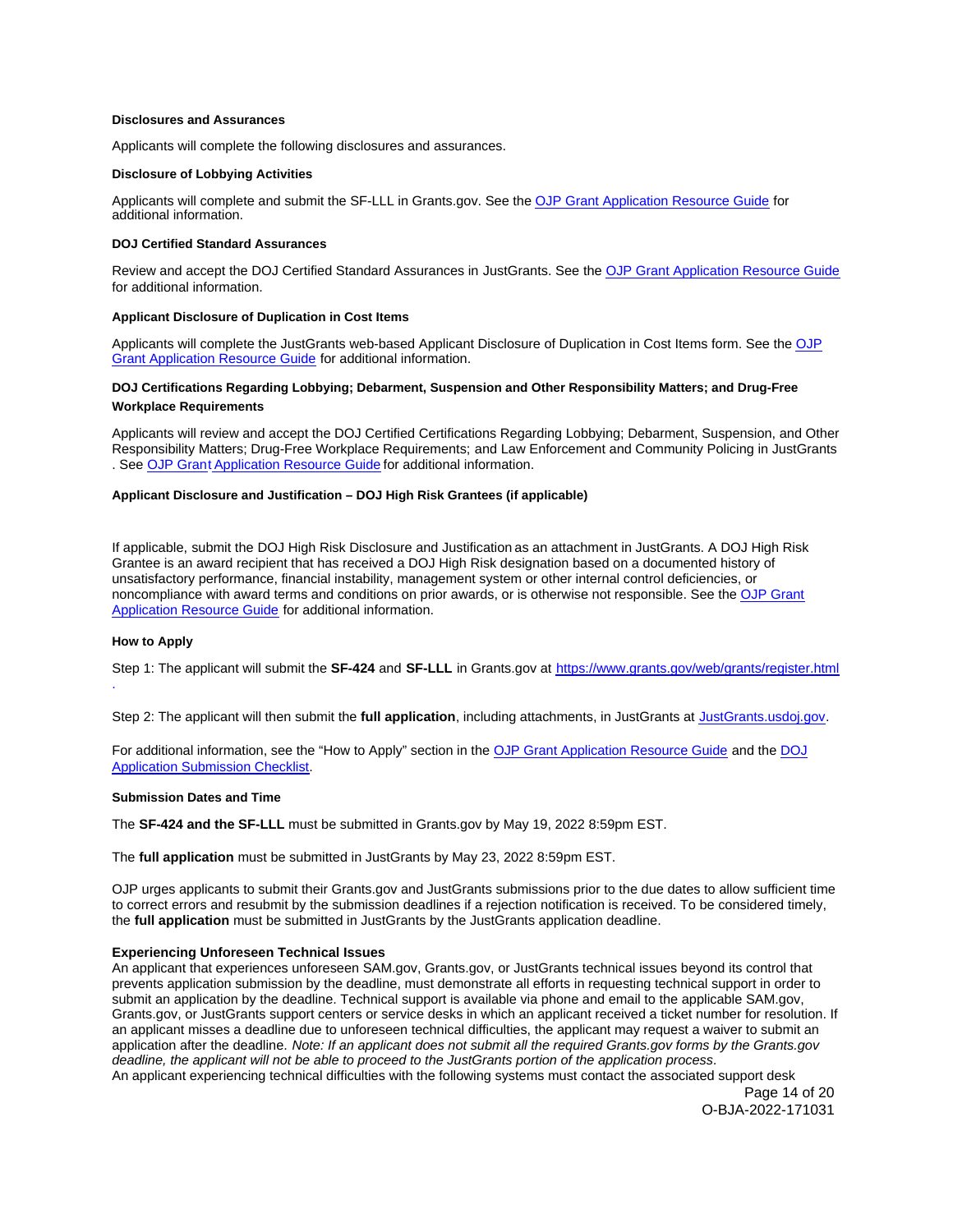<span id="page-14-0"></span>indicated below to report the technical issue and receive a tracking number:

- [Grants.gov](https://Grants.gov) -— Contact the [Grants.gov Customer Support Hotline.](https://www.grants.gov/web/grants/support.html)
- SAM.gov -— Contact the [SAM Help Desk \(Federal Service Desk\).](https://www.fsd.gov/gsafsd_sp)
- JustGrants -— Contact the JustGrants Support Desk at [JustGrants.Support@usdoj.gov](mailto:JustGrants.Support@usdoj.gov) or 833–872–5175.

An applicant requesting a waiver to submit a late application must document their request for technical assistance in an email to the OJP Response Center at [grants@ncjrs.gov](file:///C:/Users/local_Yehj/INetCache/Content.Outlook/20U4XBR7/grants@ncjrs.gov) **within 24 hours after the application deadline** to request approval to submit their application after the deadline. If an applicant has technical issues with [Grants.gov](https://Grants.gov), the applicant must contact the [Grants.gov](https://Grants.gov) Customer Support Hotline within 24 hours of the [Grants.gov](https://Grants.gov) deadline to request approval to submit after the deadline. However, waiver requests will not be reviewed until after the JustGrants deadline to allow time for all waivers to be submitted. Waiver requests to submit after the submission deadline must:

- Describe the technical difficulties experienced.
- Include a timeline of the applicant's submission efforts (e.g., what date and time did the error occur, what date and time was action taken to resolve the issue and resubmit; and what date and time did support representatives respond).
- Include an attachment(s) of the complete grant application and all required documentation and material.
- Include the applicant's DUNS number (or Unique Entity Identifier if applying after April 4, 2022), any applicable SAM.gov tracking number(s), [Grants.gov](https://Grants.gov) Help Desk, and JustGrants Support Desk Ticket Numbers.

OJP will review each request for late submission and required supporting documentation and notify the applicant whether the request has been approved or denied. For more details on the waiver process, OJP encourages applicants to review the "Experiencing Unforeseen Technical Issues" section in the [OJP Grant Application Resource Guide](https://www.ojp.gov/funding/apply/ojp-grant-application-resource-guide#experiencing-unforeseen-technical-issues).

# **Application Review Information**

### **Review Criteria**

# Merit Review Criteria

Applications that meet basic minimum requirements will be evaluated by peer reviewers on how the proposed project/program addresses the following criteria:

- 1. Description of the Issue (25 percent) Evaluate the applicant's understanding of the program/issue to be addressed.
- 2. Project Design and Implementation (30 percent) Evaluate the adequacy of the proposal, including the goals, objectives, timelines, milestones, and deliverables.
- 3. Capabilities and Competencies (20 percent) Evaluate the administrative and technical capacity of the applicant to successfully accomplish the goals and objectives.
- 4. Plan for Collecting the Data Required for this Solicitation's Performance Measures (15 percent) Evaluate the applicant's understanding of the performance data reporting requirements and the plan for collecting the required data.
- 5. Budget (10 percent) Evaluate for completeness, cost effectiveness, and allowability (e.g., reasonable, allocable, and necessary for project activities).

# Other Review Criteria/Factors

Other important considerations for BJA include geographic diversity, strategic priorities (specifically including, but not limited to, those mentioned above relating to priority areas), available funding, past performance, and the extent to which the budget worksheet and budget narrative (web-based form) accurately explain project costs that are reasonable, necessary, and otherwise allowable under federal law and applicable federal cost principles.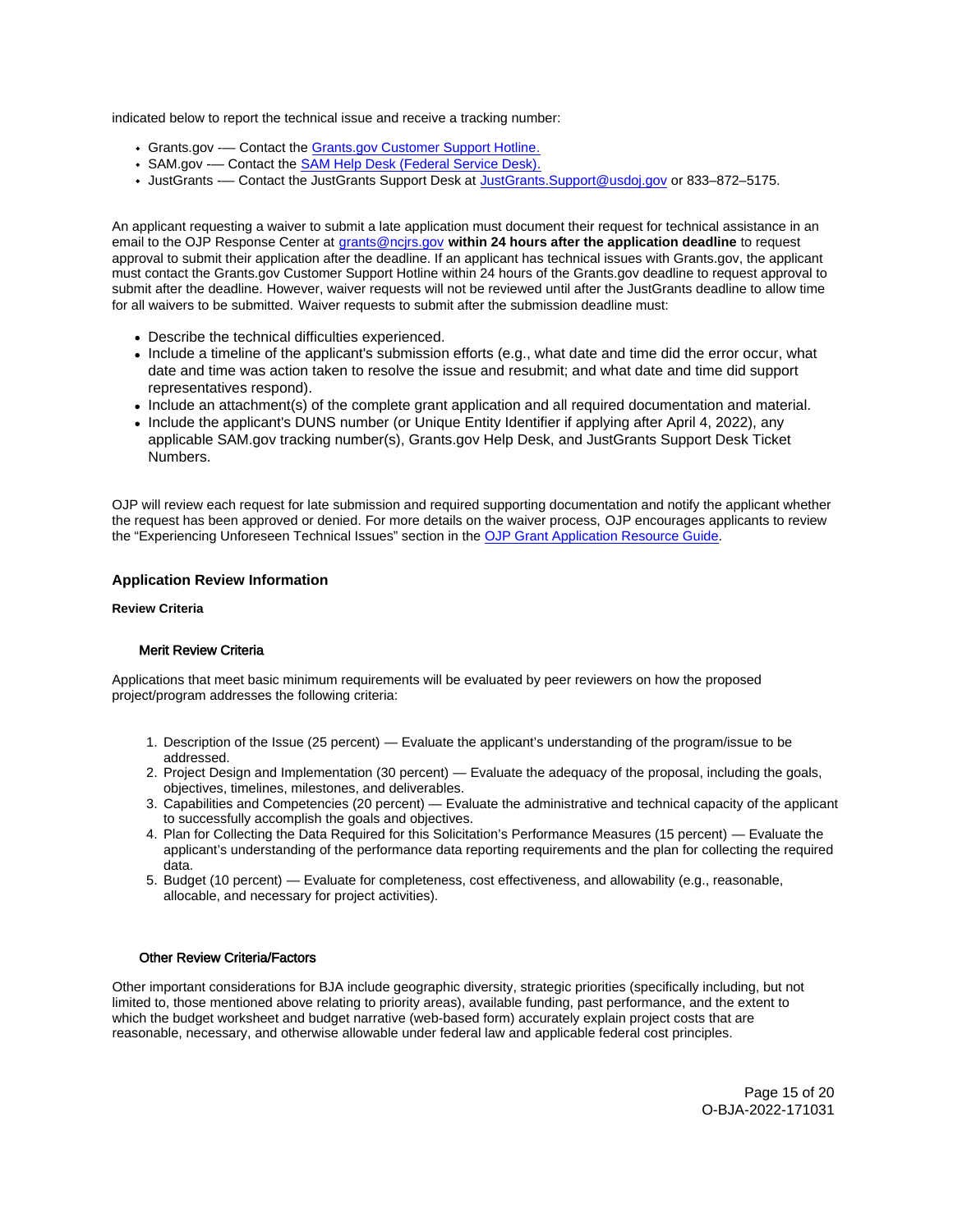### <span id="page-15-0"></span>**Review Process**

Applications submitted under this solicitation that meet basic minimum requirements will be evaluated for technical merit by a peer review panel(s) in accordance with OJP peer review policy and procedures using the review criteria listed above.

OJP screens applications to ensure they meet the basic minimum requirements prior to conducting the peer review. Although specific requirements may vary, the following are common requirements applicable to all OJP solicitations:

- The application must be submitted by an eligible type of applicant.
- The application must request funding within programmatic funding constraints (if applicable).
- The application must be responsive to the scope of the solicitation.
- The application must include all items necessary to meet the basic minimum requirements.

Pursuant to the Part 200 Uniform Requirements, before award decisions are made, OJP also reviews information related to the degree of risk posed by the applicant. Among other things to help assess whether an applicant with one or more prior federal awards has a satisfactory record with respect to performance, integrity, and business ethics, OJP checks whether the applicant is listed in SAM as excluded from receiving a federal award.

In addition, if OJP anticipates that an award will exceed \$250,000 in federal funds, OJP also must review and consider any information about the applicant that appears in the non-public segment of the integrity and performance system accessible through SAM (currently, the Federal Awardee Performance and Integrity Information System, FAPIIS). **Important note on FAPIIS:** An applicant may review and comment on any information about itself that currently appears in FAPIIS and was entered by a federal awarding agency. OJP will consider such comments by the applicant, in addition

to the other information in FAPIIS, in its assessment of the risk posed by the applicant. Absent explicit statutory authorization or written delegation of authority to the contrary, all final award decisions will be

made by the Assistant Attorney General, who may consider not only peer review ratings and BJA recommendations, but also other factors as indicated in this section.

# **Federal Award Administration Information**

#### **Federal Award Notices**

See the [OJP Grant Application Resource Guide](https://www.ojp.gov/funding/apply/ojp-grant-application-resource-guide#federal-award-notices) for information on award notifications and instructions.

# **Administrative, National Policy, and Other Legal Requirements**

If selected for funding, in addition to implementing the funded project consistent with the OJP-approved application, the recipient must comply with all award conditions, and all applicable requirements of federal statutes and regulations (including applicable requirements referred to in the assurances and certifications executed in connection with award acceptance).

For additional information on these legal requirements, see the "Administrative, National Policy, and Other Legal Requirements" section in the [OJP Grant Application Resource Guide.](https://www.ojp.gov/funding/apply/ojp-grant-application-resource-guide#administrative)

# **Information Technology (IT) Security Clauses**

An application in response to this solicitation may require inclusion of information related to information technology security. See the [OJP Grant Application Resource Guide](https://www.ojp.gov/funding/apply/ojp-grant-application-resource-guide#information-technology) for information on information technology security.

#### **General Information about Post-Federal Award Reporting Requirements**

In addition to the deliverables described in the Program Description section, any recipient of an award under this solicitation will be required to submit certain reports and data.

> Page 16 of 20 O-BJA-2022-171031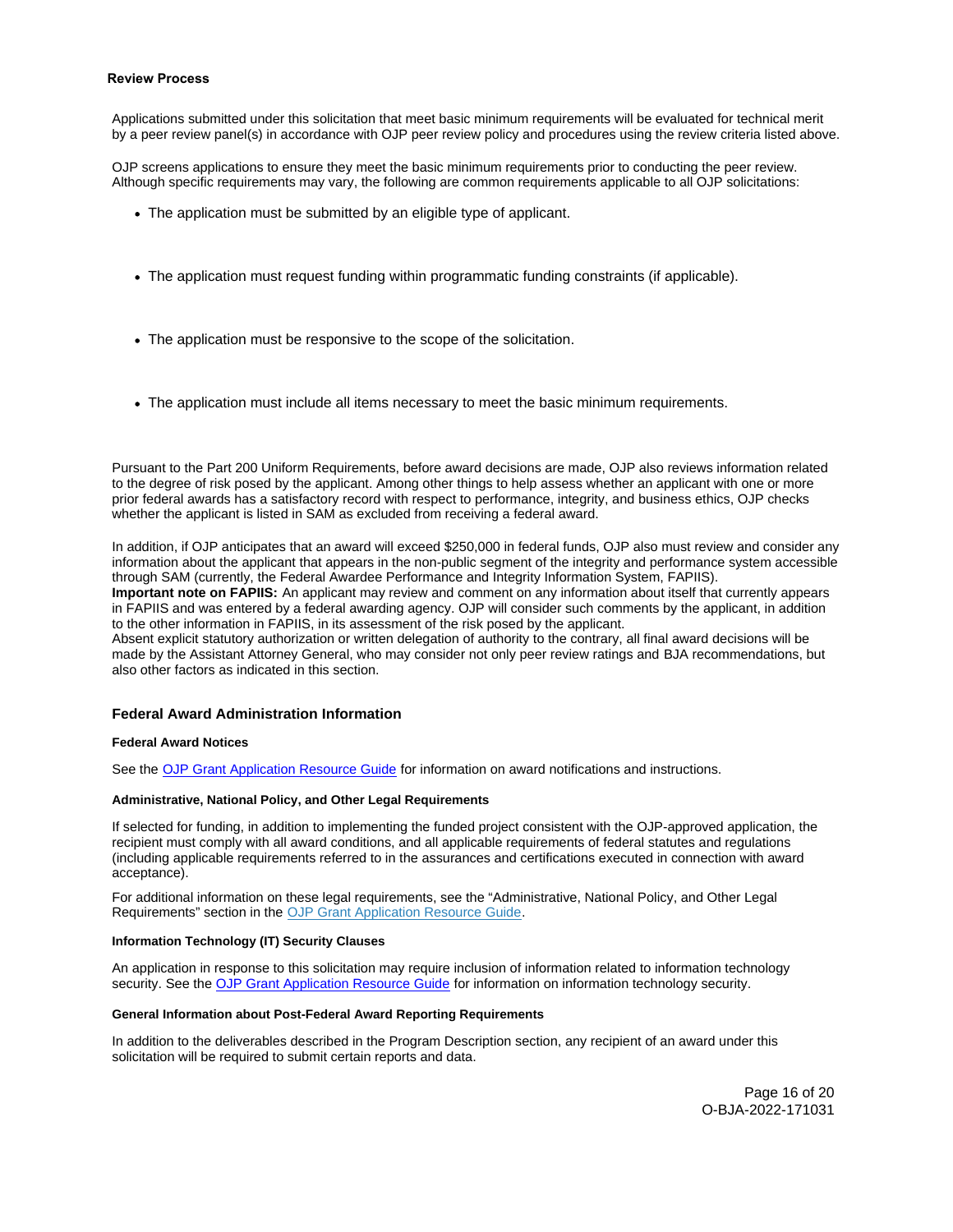# <span id="page-16-0"></span>To find the funding opportunity:

Required reports. Recipients typically must submit quarterly financial reports, semi-annual progress reports, final financial and progress reports, and, if applicable, an annual audit report in accordance with the Part 200 Uniform Requirements or specific award conditions. Future awards and fund drawdowns may be withheld if reports are delinquent. (In appropriate cases, OJP may require additional reports.)

See the [OJP Grant Application Resource Guide](https://www.ojp.gov/funding/apply/ojp-grant-application-resource-guide#general-information) for additional information on specific post-award reporting requirements, including performance measures data.

# **Federal Awarding Agency Contact(s)**

For OJP contact(s), see the solicitation cover page.

For contact information for [Grants.gov](https://Grants.gov), see the solicitation cover page.

For contact information for JustGrants, see the solicitation cover page

#### **Other Information**

# **Freedom of Information and Privacy Act (5 U.S.C. 552 and 5 U.S.C. 552a)**

See the [OJP Grant Application Resource Guide f](https://www.ojp.gov/funding/apply/ojp-grant-application-resource-guide#foia)or information on Freedom of Information and Privacy Act (5 U.S.C. 552 and 5 U.S.C. 552a).

#### **Provide Feedback to OJP**

See the [OJP Grant Application Resource Guide](https://www.ojp.gov/funding/apply/ojp-grant-application-resource-guide#feedback) for information on how to provide feedback to OJP.

# **Application Checklist FY 2022 Second Chance Act Community-based Reentry Program**

This application checklist has been created as an aid in developing an application. The DOJ Application Submission [Checklist i](https://justicegrants.usdoj.gov/sites/g/files/xyckuh296/files/media/document/appln-submission-checklist.pdf)s another resource.

#### **What an Applicant Must Do:**

Prior to registering in [Grants.gov:](https://Grants.gov)

- Confirm your Entity's [System Award Management \(SAM\)](https://sam.gov/SAM/) Registration Information (see [OJP Grant](https://www.ojp.gov/funding/apply/ojp-grant-application-resource-guide#apply)  [Application Resource Guide\)](https://www.ojp.gov/funding/apply/ojp-grant-application-resource-guide#apply)
- Acquire a SAM Unique Entity Identifier (UEI):
	- If applying before April 4, 2022, obtain or confirm your Data Universal Number System (DUNS) number at [www.dnb.com.](http://www.dnb.com)
	- On April 4, 2022, the federal government will stop using DUNS and start using the new SAM UEI

#### To register in [Grants.gov](https://Grants.gov):

.

- Acquire an AOR and a [Grants.gov](https://Grants.gov) username and password (see [OJP Grant Application Resource Guide\)](https://www.ojp.gov/funding/apply/ojp-grant-application-resource-guide#apply)
- Acquire AOR confirmation from the E-Business Point of Contact (E-Biz POC) (see OJP Grant Application [Resource Guide\)](https://www.ojp.gov/funding/apply/ojp-grant-application-resource-guide#apply)

Page 17 of 20 O-BJA-2022-171031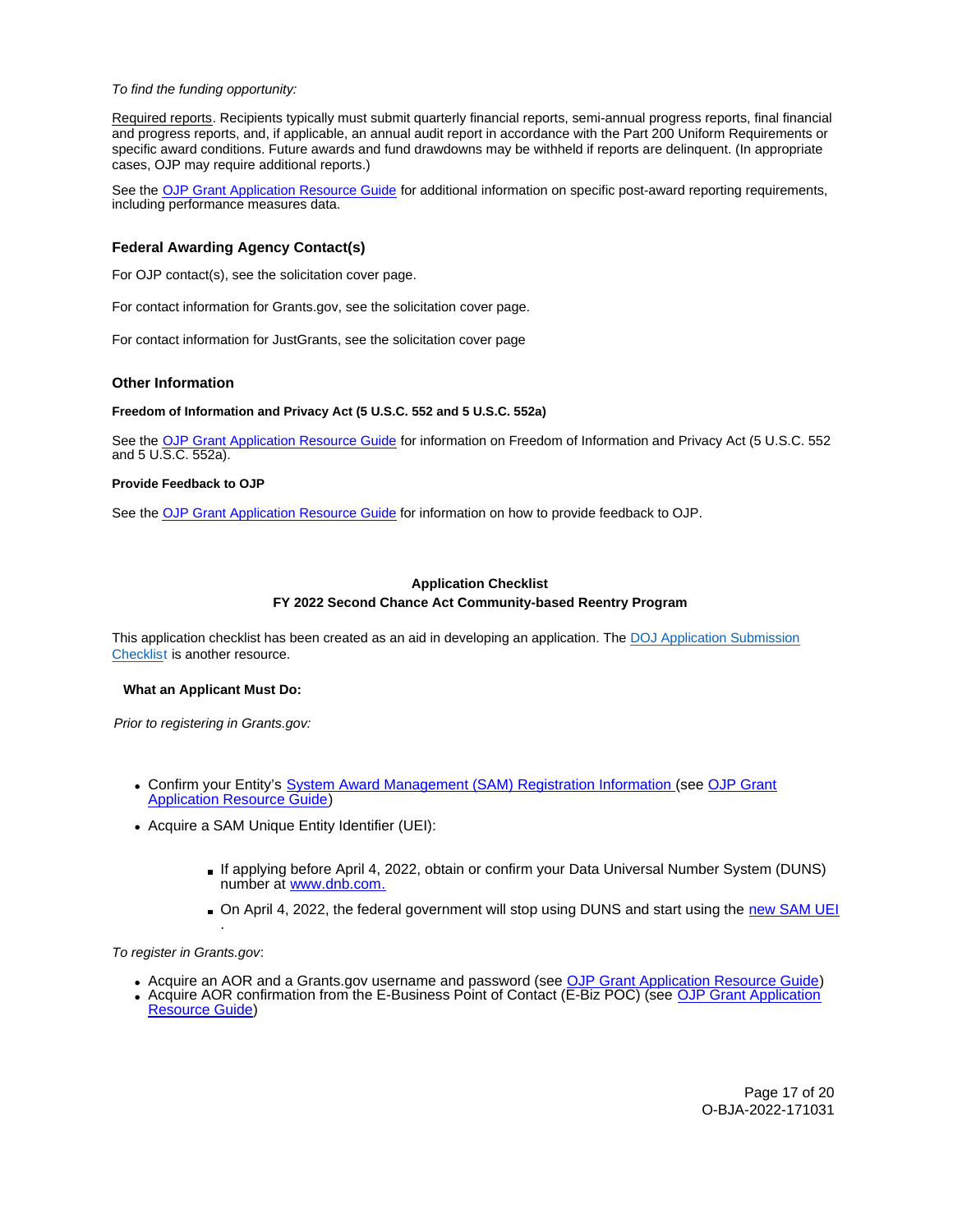*To find the funding opportunity:*

- Search for the funding opportunity in [Grants.gov](https://Grants.gov) using the opportunity number, Assistance Listing or keyword(s)
- Select the correct Competition ID
- Access the funding opportunity and application package (see Step 7 in OJP Grant Application Resource [Guide\)](https://www.ojp.gov/funding/apply/ojp-grant-application-resource-guide#apply)
- Sign up for [Grants.gov](https://Grants.gov) email [notifications](https://www.grants.gov/web/grants/manage-subscriptions.html) (optional) (see [OJP Grant Application Resource Guide\)](https://www.ojp.gov/funding/apply/ojp-grant-application-resource-guide#apply)
- Read [Important Notice: Applying for Grants in Grants.gov](https://ojp.gov/funding/Apply/Grants-govInfo.htm)
- Read OJP policy and guidance on conference approval, planning, and reporting

available at [ojp.gov/financialguide/DOJ/PostawardRequirements/chapter3.10a.htm](https://ojp.gov/financialguide/DOJ/PostawardRequirements/chapter3.10a.htm) (see [OJP Grant Application Resource](https://www.ojp.gov/funding/apply/ojp-grant-application-resource-guide#prior-approval)  [Guide\)](https://www.ojp.gov/funding/apply/ojp-grant-application-resource-guide#prior-approval)

# **Overview of Post-Award Legal Requirements:**

Review the ["Overview of Legal Requirements Generally Applicable to OJP Grants and Cooperative Agreements -](https://www.ojp.gov/funding/explore/legal-overview-awards) [FY 2022 Awards"](https://www.ojp.gov/funding/explore/legal-overview-awards) in the [OJP Funding Resource Center.](https://www.ojp.gov/funding/explore/legal-overview-awards)

# **Review Scope Requirement:**

The federal amount requested is within the allowable limit(s) of \$750,000.

# **Review Eligibility Requirement:**

- Native American tribal governments (federally recognized)
- Nonprofits having a  $501(c)(3)$  status with the IRS, other than institutions of higher education

# **Prepare to submit the Application for Federal Assistance standard form (SF)-424 and Disclosure of Lobbying Activities form (SF-LLL)**

- Review Information to complete the Application for Federal Assistance (SF-424) in [Grants.gov](https://Grants.gov)<br>• Complete Standard Applicant Information (SF-424 information from [Grants.gov\)](https://Grants.gov)<br>• Submit the SF-424 and SF-LLL in Grants.gov
- 
- 

After the SF-424 and SF-LLL submission in [Grants.gov](https://Grants.gov), receive [Grants.gov](https://Grants.gov) email notifications that:

- Submission has been received in Grants.gov
- Submission has either been successfully validated or rejected with errors (see OJP Grant Application [Resource Guide\)](https://www.ojp.gov/funding/apply/ojp-grant-application-resource-guide#apply)

# If no [Grants.gov](https://Grants.gov) receipt and validation, or error notifications are received:

Contact BJA or [Grants.gov](https://Grants.gov) Customer Support Hotline at 800-518-4726, 606-545-5035, at [Grants.gov](https://Grants.gov) customer support webpage, or email at [support@grants.gov](mailto:support@grants.gov) regarding technical difficulties (see OJP Grant Application [Resource Guide\)](https://www.ojp.gov/funding/apply/ojp-grant-application-resource-guide#apply)

Receive email notification to complete application in JustGrants Proceed to complete application in JustGrants

# **Content of Application Submission: Critical Application Elements**

The following items are critical application elements required to pass the basic minimum requirements review. If OJP determines that an application does not include the following elements, it will neither proceed to peer review, nor receive further consideration.

- Proposal Abstract
- Proposal Narrative
- Budget Worksheet and Budget Narrative (web-based form)
- Correctional Partner Memorandum of Agreement or Understanding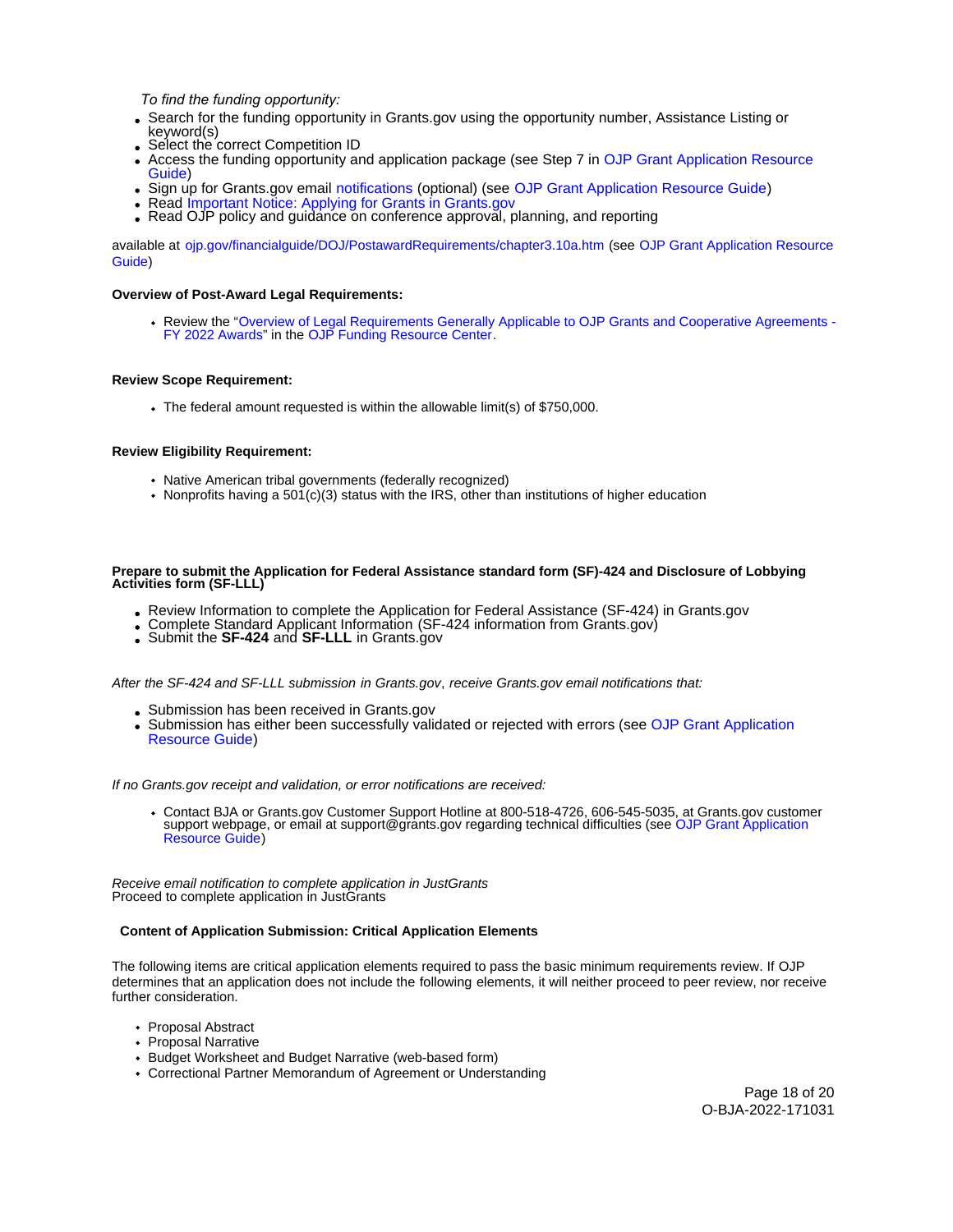# **Budget and Associated Documentation:**

- Indirect Cost Rate Agreement (if applicable) (see [OJP Grant Application Resource Guide\)](https://www.ojp.gov/funding/apply/ojp-grant-application-resource-guide#indirect-cost)
- Financial Management and System of Internal Controls Questionnaire

(see [OJP Grant Application Resource Guide\)](https://www.ojp.gov/funding/apply/ojp-grant-application-resource-guide#fm-internal-controls-questionnaire)

Disclosure of Process related to Executive Compensation (see [OJP Grant Application Resource Guide\)](https://www.ojp.gov/funding/apply/ojp-grant-application-resource-guide#disclosure-process-executive) 

# **Additional Application Components:**

- Tribal Authorizing Resolution (if applicable) (see [OJP Grant Application Resource Guide\)](https://www.ojp.gov/funding/apply/ojp-grant-application-resource-guide#tribal-authorizing-resolution)
- Research and Evaluation Independence and Integrity (see [OJP Grant Application Resource Guide\)](https://www.ojp.gov/funding/apply/ojp-grant-application-resource-guide#research-evaluation)
- Request and Justification for Employee Compensation; Waiver (if applicable)

(see [OJP Grant Application Resource Guide\)](https://www.ojp.gov/funding/apply/ojp-grant-application-resource-guide#limitation-use-award)

- Timeline Form
- Letters of Support
- Applicant Documentation of Proposed Subrecipients

# **Disclosures and Assurances:**

- [Disclosure of Lobbying Activities \(SF-LLL\)](https://ojp.gov/funding/Apply/Resources/Disclosure.pdf) (see [OJP Grant Application Resource Guide\)](https://www.ojp.gov/funding/apply/ojp-grant-application-resource-guide#disclosure-lobby)
- Applicant Disclosure of Duplication in Cost Items (see [OJP Grant Application Resource Guide\)](https://www.ojp.gov/funding/apply/ojp-grant-application-resource-guide#applicant-disclosure-pending-applications)
- DOJ Certified Standard Assurances (see [OJP Grant Application Resource Guide\)](https://www.ojp.gov/funding/apply/ojp-grant-application-resource-guide#administrative)
- DOJ Certifications Regarding Lobbying; Debarment, Suspension and Other Responsibility Matters; and Drug-Free Workplace Requirements (see [OJP Grant Application Resource Guide\)](https://www.ojp.gov/funding/apply/ojp-grant-application-resource-guide#administrative)
- Applicant Disclosure and Justification DOJ High Risk Grantees (if applicable) (see [OJP Grant Application](https://www.ojp.gov/funding/apply/ojp-grant-application-resource-guide#applicant-disclosure-justification)  [Resource Guide\)](https://www.ojp.gov/funding/apply/ojp-grant-application-resource-guide#applicant-disclosure-justification)

Submit application in JustGrants:

Application has been successfully submitted in JustGrants

If no JustGrants application submission, validation, or error notifications are received:

Contact the JustGrants Service Desk at 833-872-5175 or [JustGrants.Support@usdoj.gov](mailto:JustGrants.Support@usdoj.gov) regarding technical difficulties.

> Page 19 of 20 O-BJA-2022-171031